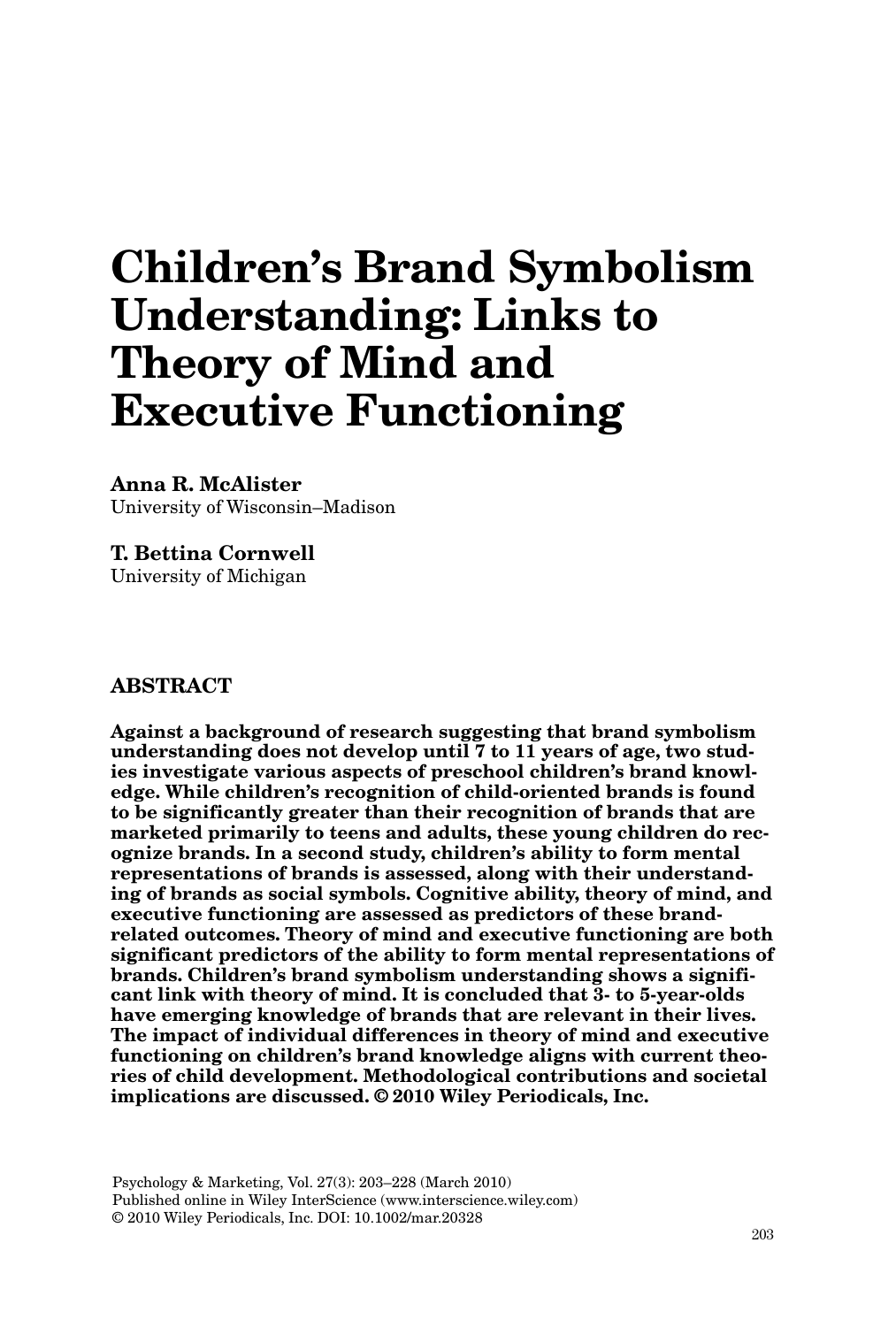The present research is designed to bridge between the disciplines of marketing and psychology. When marketing researchers consider children's development as consumers, they frequently rely on Piaget's (1970) theory of cognitive development to explain observed patterns of behavior (see John, 1999). Piaget's theory is, however, considered somewhat outdated among psychology researchers, who, since the 1980s, have investigated individual differences in a variety of developmental variables to explain behavioral outcomes (McAlister & Peterson, 2006; Zelazo & Reznick, 1991). Given modern understanding, developmental psychology researchers recognize the need to assess individual differences in children's social development (by measuring a variable termed "theory of mind") and higherorder cognitive ability (assessed using measures of executive functioning).

Researchers have suggested the need for marketing studies to adopt the practice of examining individual differences in theory of mind and executive functioning to explain consumer behavior among young children (e.g., Moses & Baldwin, 2005). To date, though, such an endeavor has not been undertaken. Thus, the present research describes theory of mind and executive functioning for an audience perhaps unfamiliar with the developmental literature, and demonstrates the appropriateness of testing individual differences in these variables. The consumer behavior variables of interest are children's brand recognition and their brand symbolism understanding. The following literature review first describes how researchers have traditionally applied Piaget's theory of cognitive development to the study of children's consumer behavior. Following the first brief study, the introduction to the second study moves on to explain the relevance of testing variables such as theory of mind and executive functioning.

For the purpose of this research, brand symbolism understanding is defined as an understanding of the meaning attributed to a brand name. It includes an appreciation of the ways in which a brand name symbolizes user qualities (e.g., popularity, user image) as well as information about the products or services encompassed by the brand (e.g., perceptions of brand use). Past research suggests that sophisticated symbolism understanding is absent until somewhere between 7 and 11 years of age (John, 1999). Findings of this type are consistent with the traditional theory of cognitive development (Piaget, 1970), which asserts that children younger than 7 years of age are incapable of thinking about abstractions such as symbols. Piaget's theory proposes that children's development can be defined in four stages. In the sensorimotor stage (birth to 2 years), achievements include coordination of sensory perceptions and basic motor behaviors. Infants gradually become aware of the presence of an external world, with which they start to deliberately interact. In the preoperational stage (3 to 7 years), children use words and gestures to represent reality; however, this representation is somewhat egocentric as children still fail to distinguish the points of view of others from their own. The concrete operation stage (7 to 11 years) is the time when children first engage in mental operations that allow them to order, combine, separate, and transform actions and objects. The fourth and final stage is the formal operational stage (11 to 19 years), when adolescents can think methodically and analytically about the logical relations within a problem. Adolescents are interested in abstract ideas and are capable of metacognition.

When used to explain children's development of brand symbolism understanding, the most relevant stages of Piaget's theory are the preoperational and concrete operational stages. John's (1999) review of research investigating children's brand symbolism understanding argues strongly that the immature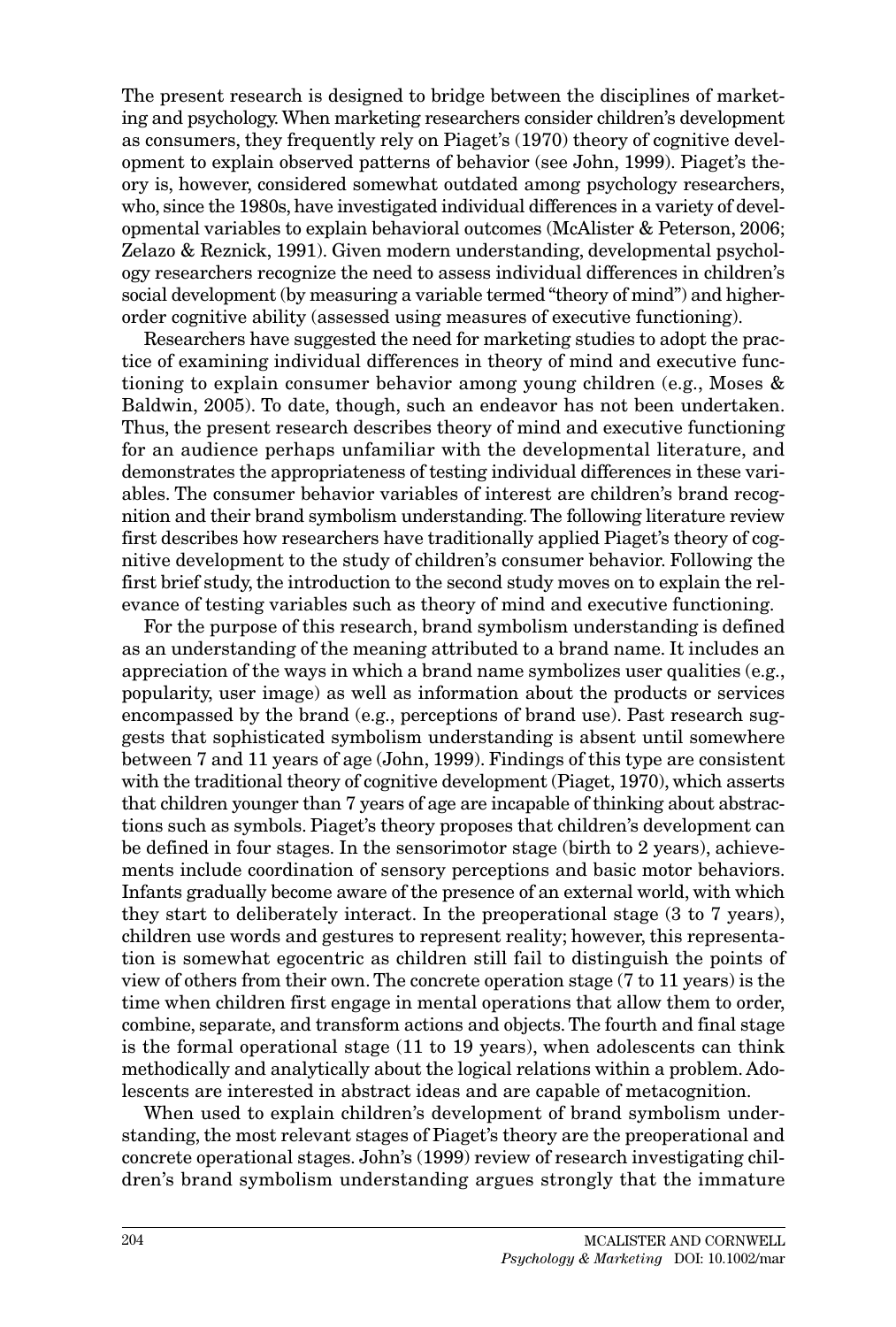cognitive capacity of preoperational children limits them to processing only individual elements of brand information and that their egocentric orientation to the world restricts any understanding of the intentions of others who might use brands for purposes of self-expression. John concludes that, because advanced processing skills and perspective-taking abilities emerge during the concrete operational stage, children aged 7 to 11 years are better equipped to understand complex brand information.

Because the studies reviewed by John (1999) were conceptualized using the Piagetian stages, which encompass broad age groupings, it was easy to match observed performance to the wide age brackets. In the absence of measurement, however, little is known about the effects of individual differences on performance outcomes within the theorized age stages. For a thorough discussion of the need to measure individual differences in children's development, as opposed to adhering to Piagetian doctrine, the reader is referred to Macklin (1987) and Young (1990). Given a recent call for research considering individual differences (Moses & Baldwin, 2005) and given the shortcomings of past research mentioned as follows, the present research is designed to measure brand symbolism understanding in children aged 3 to 5 years.

At first glance, John's (1999) conclusion regarding the limited brand understanding of young children and the emerging understanding evidenced in "tweens" appears convincing; however, closer inspection of the supporting evidence raises questions. The youngest children assessed in the brand symbolism studies reviewed by John were second grade students; therefore, the studies contain no data from which to draw conclusions about preschool children's brand symbolism understanding. Further, the findings that the youngest children in these studies showed little understanding of the social symbolism of brand names may be confounded. In Achenreiner's (1995) study, participants were required to make judgments about the users of fashion brands. Second grade students failed to make differential judgments of users on the basis of their clothing; however, sixth grade and high school students showed awareness of the social significance of the clothing brands. The use of stimulus brands from only one category may simply indicate that young children are not yet interested in fashion.

From an evolutionary perspective, it could be argued that fashion symbolism is only relevant to the definition of self-image around the onset of puberty, when clothing and fashion accessories become important tools for attracting members of the opposite sex (see Daly & Wilson, 1982). This may explain why prior research has found that "tweens" are the youngest children able to understand the symbolism behind brands. It may be the case, however, that very young children are capable of understanding the symbolism of brands from product categories that are important to their self-image at their age. For young children, a "cool" or "fun" image may be achieved by owning popular brands of toys, having particular lunchtime foods, or trading sought-after collectable cards. It may also be the case that products from such categories are recognizable because they are relevant and salient in the lives of young children. Brand recognition is likely to play an important role in children's brand symbolism understanding, since it does not make sense that a child could understand the social symbolism of a brand they cannot recognize.

The research agenda is, therefore, twofold, as both brand recognition and brand symbolism understanding are assessed. The undertaking commences with a study of brand recognition. The findings of the brand recognition study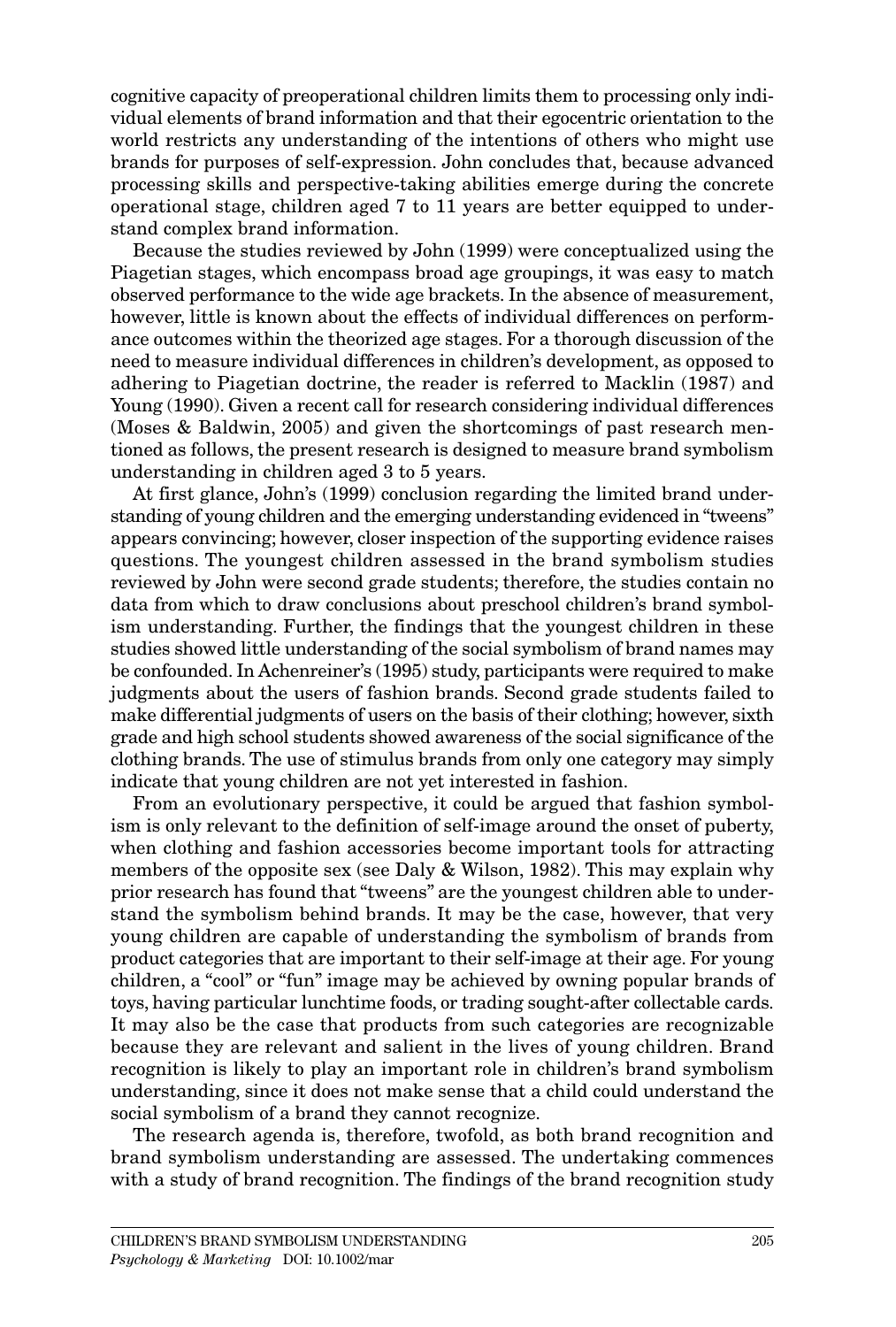are then used to determine a set of age-appropriate brands (i.e., brands that are recognized by a majority of 3- to 5-year-old children) for use as stimuli in the second study in which children's brand symbolism understanding is assessed and individual differences in a variety of developmental variables are measured.

# **BRAND RECOGNITION STUDY**

The aim of this first study is to assess levels of brand recognition in children aged 3 to 5 years. Past research has shown that preschool children are capable of recognizing brands, and it has been suggested that 3- and 4-year-olds can readily name brands such as McDonald's, M&M's, and Oreos (e.g., Derscheid, Kwon, & Fang, 1996; Haynes et al., 1993). Note that these brands all belong to similar product categories (fast food and snacks). As an extension of past research into children's levels of brand recognition, the present research is used to investigate whether children aged 3 to 5 years are capable of recognizing brands from a wider variety of product categories beyond those previously studied.

There are many possible explanations as to why certain brands might be more readily recognized by young children while other brands seem to escape their attention. Certain brands of food or toys might be recognized because they are consumed frequently or because they are associated with reward when used as treats. Brands might also be readily recognized if they are marketed directly to children. The present study is used to investigate whether 3- to 5-year-old children are better able to recognize brands for which they form part of the target segment (herein referred to as children's brands) than brands that are targeted primarily to adolescents and adults (herein referred to as  $12+$  brands since age 12 has historically been viewed by Piaget and others as the age that separates adolescents and adults from children). This proposition is basic, but it is tested to substantiate the argument against prior studies having used only fashion brands in research with prepubescent children.

**H1:** Children's recognition of brands will differ as a function of the brand's target segment. Recognition will be higher for children's brands than for  $12 +$  brands.

# **Method**

*Participants.* The participant sample comprised 38 children (18 boys, 20 girls) aged 3 years 0 months to 4 years 10 months ( $M = 4$  years 3 months,  $SD = 6$  months). All children were recruited from middle-class preschools in Brisbane, Australia. Following institutional review board approval for the project, center directors at each of two local preschools viewed the testing materials and signed consent forms indicating their willingness for the researchers to contact parents of children in their care. Consent forms were sent to all parents of children aged 3 to 5 years.The rate of return of consent forms following a reminder letter was 76%.

*Materials*. The stimuli were 50 brands representing 16 product categories (see Table 1 in Results section). Parent brands were chosen instead of productlevel brands, since children's experiences with parent brands is likely to be less variable than their experience with sub-brands. To illustrate, a child who has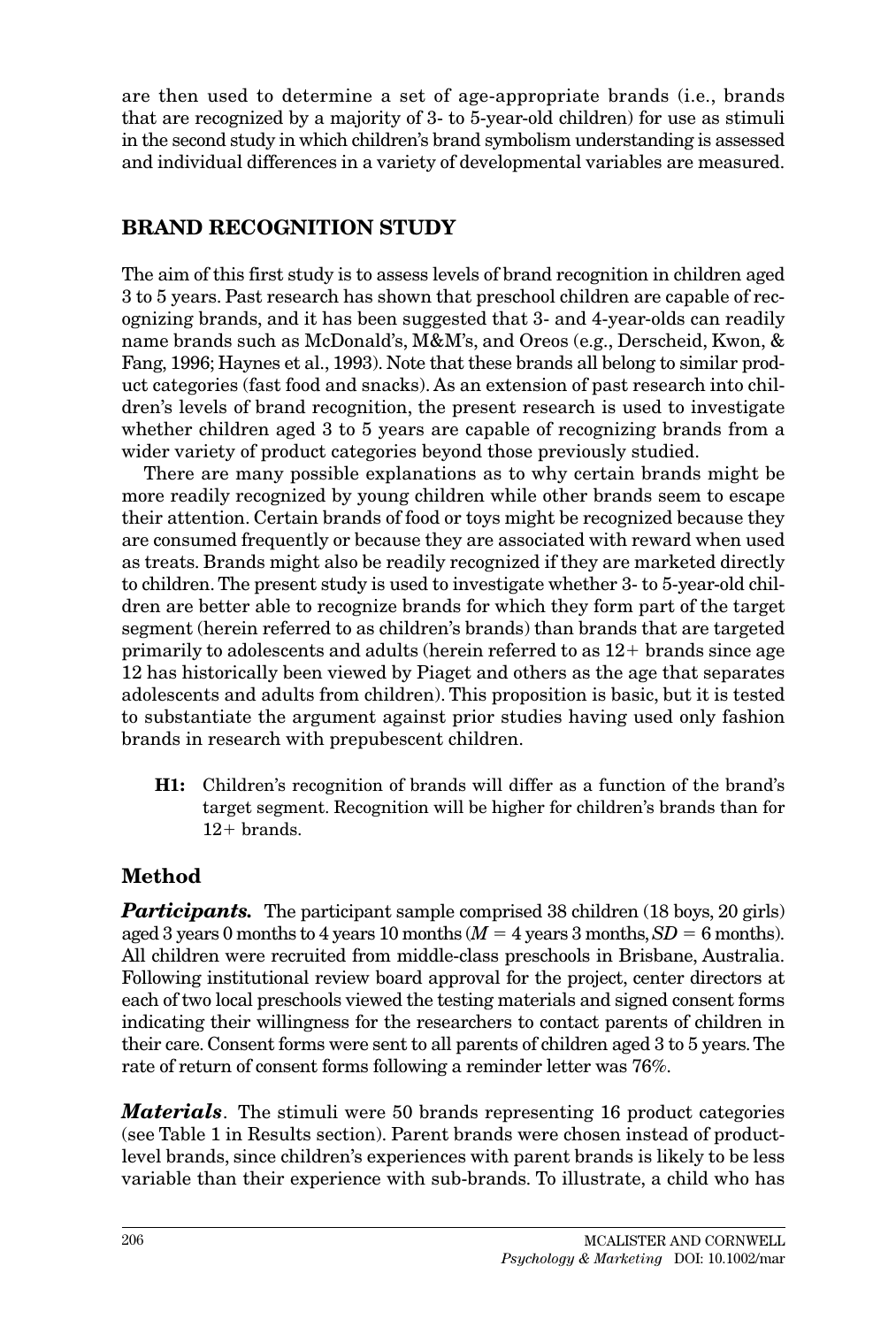| Product<br>Category                  | Number<br>of Brands | Number<br>of Child<br>Brands | Number<br>of $12+$<br><b>Brands</b> | M<br>$(\%)$ | SD<br>$(\%)$ | Min.<br>$(\%)$ | Max.<br>$(\%)$ |
|--------------------------------------|---------------------|------------------------------|-------------------------------------|-------------|--------------|----------------|----------------|
| Supermarkets                         | $\overline{2}$      | $\Omega$                     | $\mathbf{2}$                        | 67.60       | 16.40        | 56.00          | 79.20          |
| Fast food                            | 6                   | 6                            | $\mathbf{0}$                        | 62.02       | 26.38        | 18.20          | 92.90          |
| Transport (airlines,<br>automobiles) | 3                   | $\Omega$                     | 3                                   | 61.03       | 22.35        | 36.40          | 80.00          |
| Toys                                 | 4                   | 4                            | $\mathbf{0}$                        | 55.13       | 20.92        | 33.30          | 75.00          |
| <b>Bread</b>                         | $\overline{2}$      | 0                            | $\overline{2}$                      | 53.15       | 4.45         | 50.00          | 56.30          |
| Snack foods                          | 5                   | 4                            | 1                                   | 51.28       | 40.03        | 0.00           | 88.90          |
| Entertainment                        | 6                   | 4                            | $\overline{2}$                      | 49.54       | 29.79        | 4.50           | 78.60          |
| Drinks                               | 4                   | $\overline{2}$               | $\overline{2}$                      | 38.35       | 44.28        | 0.00           | 76.90          |
| Petrol                               | $\overline{2}$      | $\theta$                     | $\overline{2}$                      | 37.15       | 22.27        | 21.40          | 52.90          |
| Ice cream/donuts                     | 3                   | 1                            | $\overline{2}$                      | 34.23       | 29.11        | 6.70           | 64.70          |
| <b>Batteries</b>                     | $\overline{2}$      | 0                            | $\overline{2}$                      | 11.75       | 16.62        | 0.00           | 23.50          |
| Electronics                          | 3                   | 1                            | $\overline{2}$                      | 4.60        | 3.99         | 0.00           | 7.10           |
| Clothes                              | 4                   | $\overline{2}$               | $\overline{2}$                      | 1.48        | 2.95         | 0.00           | 5.90           |
| Hardware                             | 1                   | 0                            | $\mathbf{1}$                        | 0.00        |              | 0.00           | 0.00           |
| Personal care                        | $\overline{2}$      | $\Omega$                     | $\overline{2}$                      | 0.00        | 0.00         | 0.00           | 0.00           |
| Cereal                               | 1                   | 1                            | $\mathbf{0}$                        | 0.00        |              | 0.00           | 0.00           |
| Total                                | 50                  | 25                           | 25                                  | 38.78       | 32.45        | 0.00           | 92.90          |

**Table 1. Percentage of Brand Recognition Across Product Categories.**

played with Duplo (a sub-brand of Lego) may have no experience with Clikits (another sub-brand); however, a child who has played with either Duplo or Clikits has had exposure to the parent brand, Lego, and its logo. Parent brands, while readily available to children, are also closer to the conceptual focus of the study, which subsequently discusses concepts such as "What do they make?"

The stimulus brands were chosen on the basis that preschool children could be assumed to have had exposure to them. This assumption was validated in interviews with five parents of preschool children who were not participants in the present study. All parents indicated their child had been exposed to all of the stimulus brands. Further, two graduate students, blind to the purpose of the research, were asked to code each brand as being either targeted to children or targeted primarily to adolescents and adults. These coders were considered "experts" since they were studying marketing at graduate level and each had preschool-aged children. Initial inter-rater reliability was high, at 92%, and eventually reached 100% following discussion. Confirming prior judgment, there were  $25 \frac{12+}$  brands and  $25$  children's brands (see Appendix A).

Brand logos were each presented on the same size card  $(3 \times 3.5 \text{ in.})$ . To ensure logotypes were as comparable as possible, any characters (e.g., the M&M's guys) or product depictions (e.g., the Coca-Cola contour bottle) that might aid recognition were eliminated from the stimuli. Each presentation consisted of the brand name in its original font and color on a white background. The participants in the present study are not yet able to read; therefore, the children were not expected to read the names. Their recognition of each brand presentation was assessed.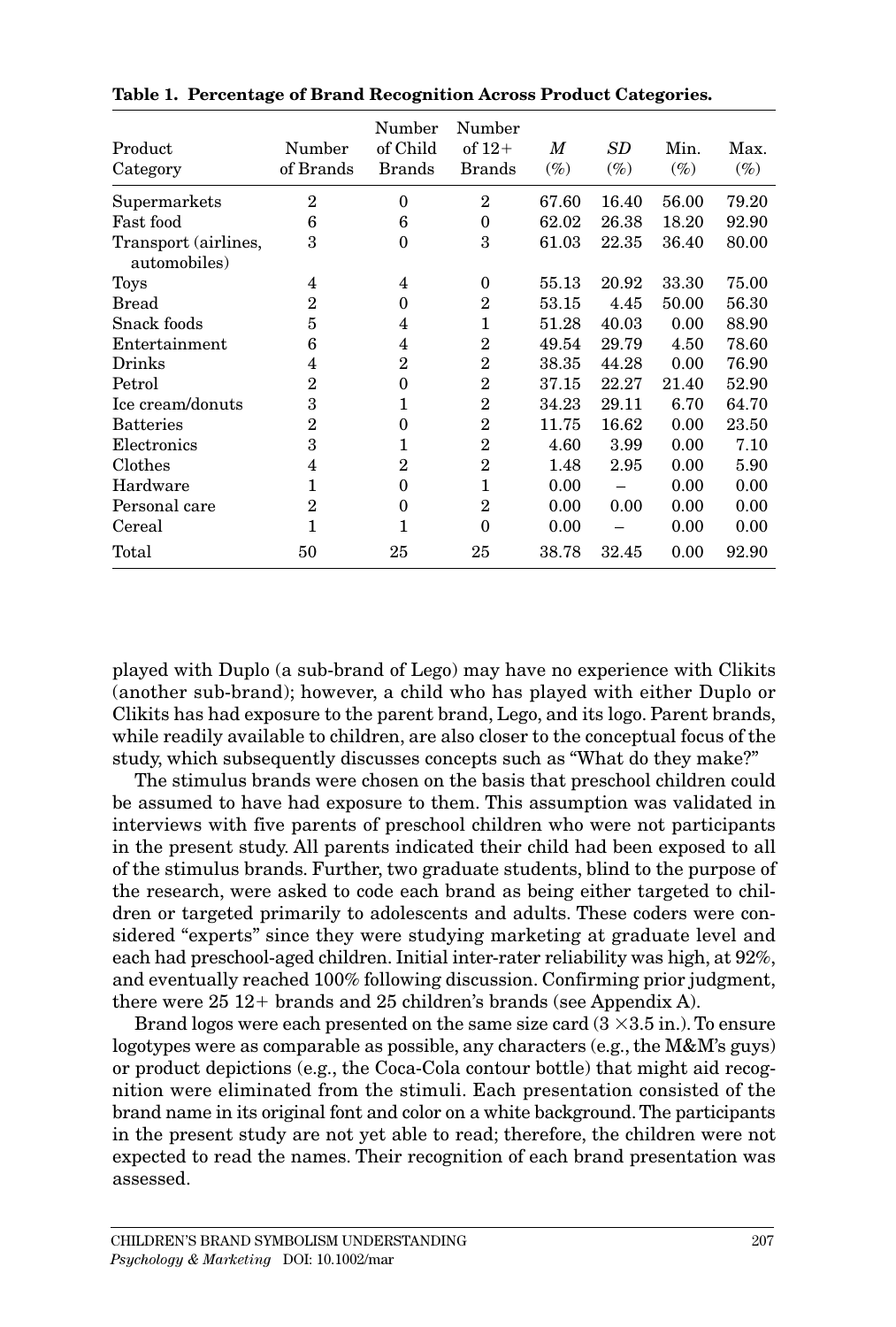*Procedure.* In individual sessions, brand names were shown to the children one at a time and scripted questions were asked: "Have you seen this before?" For brands that were obviously known, children typically named the brand. When children had difficulty naming a brand, prompt questions were asked to determine whether they recognized the logotype: "What types of things do they make?" "Tell me more about the [products]." In most instances children either clearly knew a brand (scored as one) or clearly could not name the brand or describe its products (scored as zero). Inter-rater coding showed high agreement (92% to 100% across the 50 brands).

### **Results**

Table 1 displays children's average brand recognition rates. Among individual brands, the most frequently recognized was a fast food brand (92.90%). Across product categories, average brand recognition ranged from 0% (cereals, toiletries, and hardware) to 67.60% (grocery store brands). Note, however, that some categories contained an uneven number of children's and  $12+$  brands. There was no intention to compare recognition levels across product categories. The information is displayed in this manner purely to indicate the variety of brands represented in the stimulus set.

 $\text{Recognition is higher for children's brands } (n = 25, M = 53.91, SD = 30.02)$ than for  $12+$  brands  $[n = 25, M = 23.65, SD = 27.78; t(48) = 3.70, p < 0.01].$ H1 is supported.

#### **Discussion**

It is worth noting that children were at floor in their recognition of cereal brands. Prior research has suggested that cereal brands are among the brands that are most familiar to children, given their daily exposure at breakfast time (Rossiter, 1976). The zero-level recognition in the present research is attributed the use of parent brands as stimuli. As mentioned previously, parent brands were used to reduce variability in brand conceptualization and to better connect to concepts of production and manufacturing. Particularly in relation to cereal, the results suggest that parent brands (e.g., Kellogg's) may be less readily recognized than sub-brands (e.g., Froot Loops or Frosted Flakes). Nevertheless, the use of parent brands should not have influenced the test of H1, since the groupings of children's brands and  $12+$  brands were both comprised of parent brands.

Consistent with H1, preschool children are more successful at recognizing children's brands than  $12+$  brands. Moreover, clothing brands show one of the lowest rates of recognition for any product category. These findings support the argument that prior studies have inadvertently restricted the opportunity for young children to demonstrate any understanding of brand symbolism by restricting the range of brands considered. Recognition rates obtained in this first study are now used to determine a set of age-appropriate stimuli for the following study.

# **BRAND REPRESENTATION AND BRAND SYMBOLISM UNDERSTANDING STUDY**

The primary aim of this second study is to determine whether preschool children understand brand symbolism when the stimuli used at test are age-appropriate.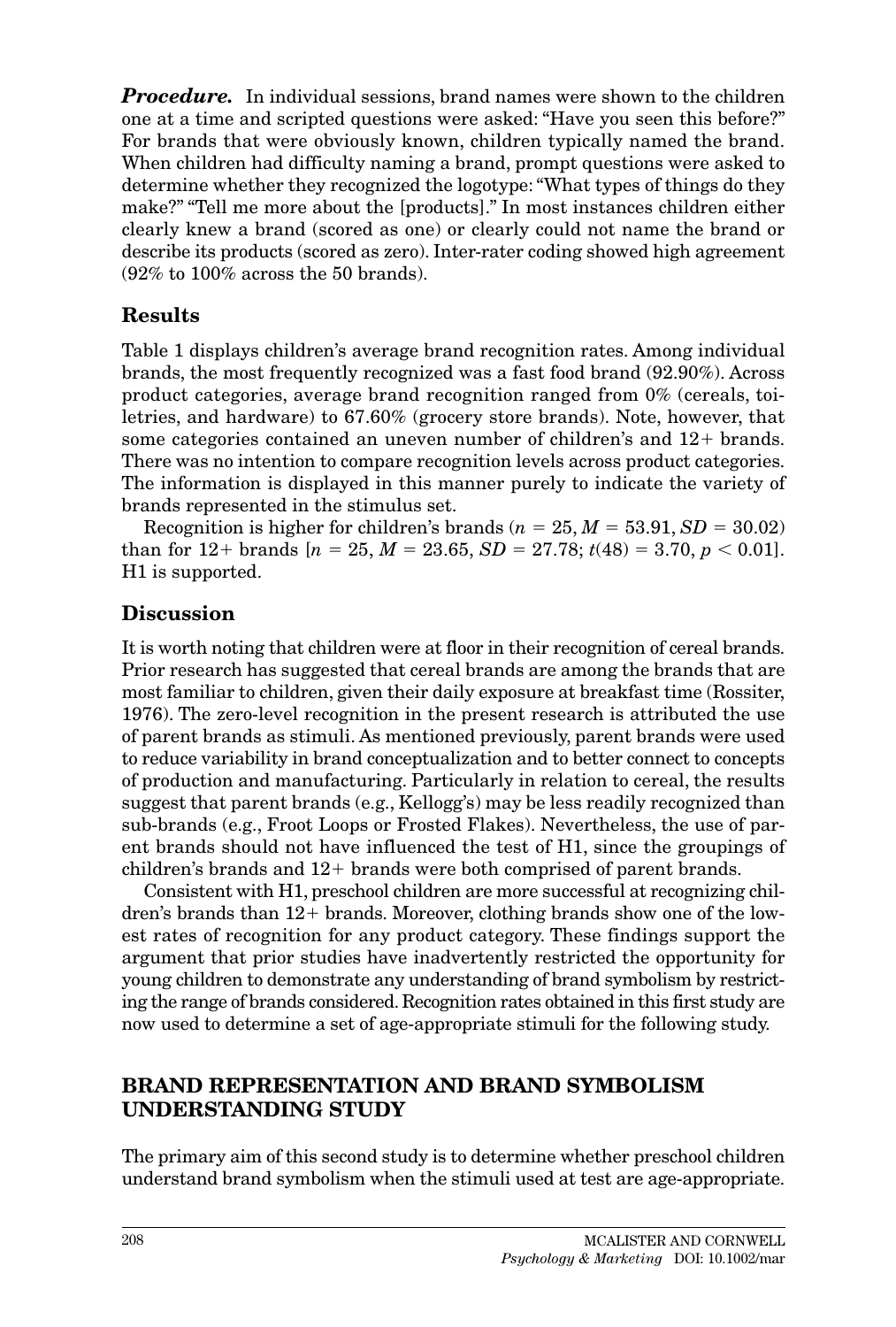Although it has generally been concluded that preschool children have little if any understanding of brand symbolism (John, 1999), it is anticipated that the use of age-appropriate stimulus brands will allow them to demonstrate emerging understanding. In addition to measuring brand symbolism understanding, brand representation ability is also assessed, since it is considered a prerequisite to brand symbolism understanding. From a theoretical perspective, it has been asserted that children must first be able to form abstract, mental representations of brands before a brand's symbolic function may be assessed (John, 1999). In the present research, brand representation ability is defined as the extent to which a child is capable of holding a schematic mental representation of a brand. Such schemas group together "instances" of a brand, including the brand's products, logo, trade characters, colors, typical sales venues, and so forth.

As a pioneering move, the present study investigates the extent to which variance in each outcome (i.e., brand representation ability and brand symbolism understanding) is explained by individual differences in children's development. It is acknowledged that children's brand representation abilities and brand symbolism understanding may be rudimentary at this early age. As such, few significant relationships are anticipated with the various measures of development.

One of the areas of child development assessed here is general cognitive ability. A thorough literature review revealed that only one prior study has investigated the influence of individual differences in children's cognitive ability on brand-related outcomes. Among children aged 3 to 8 years, Henke (1995) found that performance on a battery of Piagetian cognitive tests predicted recognition of brand advertising symbols. (Note that the term "symbol" here refers to an iconic visual brand representation such as a logo or trade character. Henke did not investigate children's understanding of the social symbolism attributed to various brands.) None of the prior studies of brand symbolism understanding has employed a measure of individual differences in children's cognitive ability. Rather, children's performance on brand-related tasks has been measured and cognitive ability has been inferred subsequently from the observed performance (e.g., Achenreiner & John, 2003). The present study is designed to redress this limitation by measuring individual differences in children's cognitive ability as a predictor of young children's brand representation ability and brand symbolism understanding. Consistent with recent research demonstrating the superior predictive power of specific measures of children's development as compared to general cognitive development (see McAlister & Peterson, 2006, 2007), measures of development that are more specifically defined are expected to have stronger relationships to the outcomes.

To date, no consumer behavior study has distinguished between specific measures of children's development; however, there has been a call for such research to be undertaken. In a conceptual paper, Moses and Baldwin (2005) argue for the importance of consumer behavior research that focuses on children's "theory of mind" and "executive functioning" development. Moses and Baldwin's argument is that Piaget's age stages are primarily useful in describing *general* patterns of development across age groups, while a stronger model would account for variance *within* the stages.

"Theory of mind" refers to a form of social development. When a child has a theory of mind, they have the capacity to think about the mental states of others in addition to being able to think about their own mental states (McAlister & Peterson, 2006, 2007; Wellman, Cross, & Watson, 2001). This ability to think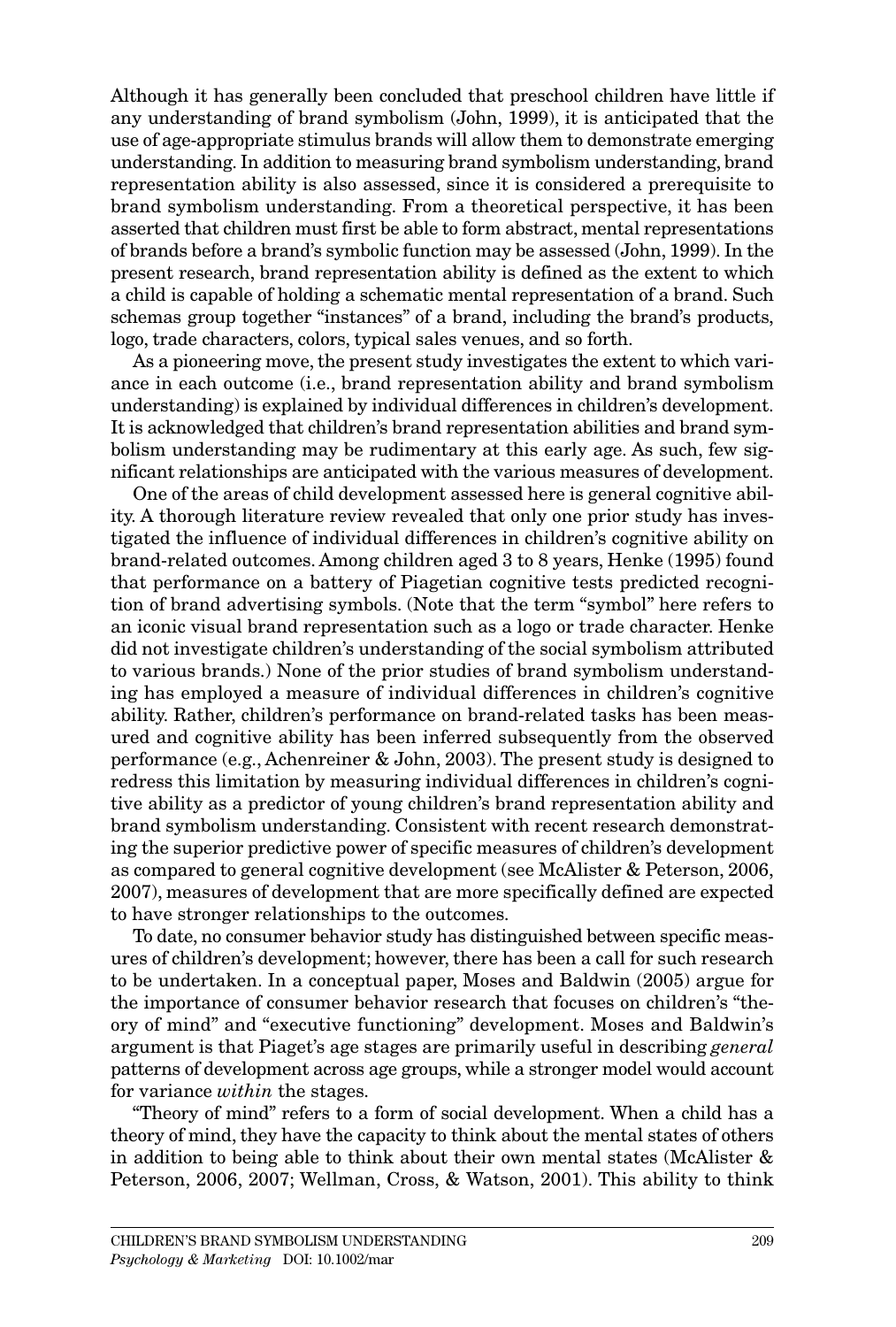about the intentions, beliefs, and desires of others gives a child the mental perspective-taking skills to theorize about the future behavior of others, hence the somewhat oddly termed construct "theory of mind." For instance, a child who has acquired a theory of mind will be capable of thoughts such as, "I don't like drinking iced tea, but Dad likes it. Maybe Dad will want a glass of iced tea after dinner." A pre–theory of mind child is not capable of predicting that Dad might drink iced tea after dinner, because they have not yet mastered the task of thinking about the father's thoughts and distinguishing the father's preference (i.e., "likes iced tea") from their own preference (i.e., "dislikes iced tea").

Executive functioning encompasses behavior planning, rule adherence, mental flexibility, and inhibition (Frye, Zelazo, & Palfai, 1995). Compared to general cognitive ability, executive functioning is a more specific measure of higher-order cognitive functioning. Young children who have not yet developed executive functions show an inferior ability to process information about objects or events because they cannot switch attention from one information element to another. In the absence of executive functioning, children attend to only the most prominent information or feature. For instance, in a traditional card sort task where children are presented with picture cards of yellow circles and red squares, children with adequate executive functioning are able to sort the cards by color or by shape, and are able to switch between sorting rules (Frye, Zelazo,  $\&$ Palfai, 1995). On the other hand, children who have not yet developed executive functioning skills may be able to sort the cards by one rule (e.g., creating "color" piles), but when asked to switch to the second sorting rule (e.g., sorting by shape), they will be unable to switch attention from the initial focus (color) to the new task requirement (sorting by shape). Executive functioning develops between the ages of 3 and 5 years (McAlister & Peterson, 2006).

Given Frye, Zelazo, and Palfai's (1995) finding that children as young as 3 can sort picture cards according to simple color and shape rules, it is anticipated that children as young as 3 should be able to use simple sorting rules in a marketplace context. For instance, children might be expected to be able to sort between differently branded items on the basis of color (red and white Coca-Cola is different from blue and red Pepsi), trade characters (Ronald McDonald distinguishes McDonald's from its competitors), and product offerings (KFC sells chicken drumsticks, whereas Burger King does not). The difference between sorting shapes and colors versus distinguishing between instances of different brands is that preschool children can typically be assumed to have knowledge of shapes and colors. If it is possible to validate an assumption that participants have sufficient experience with brands that they can recognize a difference between two competitors, then their level of brand knowledge may be tested by assessing their ability to correctly sort instances of those brands (e.g., products, trade characters, sales venues).

The expectation that children's executive functioning abilities generalize to a variety of contexts to equip them to form mental representations of categories of items that belong together is further supported by prior research showing that children can sort between items in a domestic context. Using an applied sort task that required children to sort indoor items from outdoor items, Zelazo and Reznick (1991) found that 3-year-olds have sufficient executive functioning to perform the task successfully. At  $2\frac{1}{2}$  years of age, however, an immature executive functioning prevents children from completing the task. Despite possessing the accurate prerequisite knowledge (e.g., knowing that a snowman belongs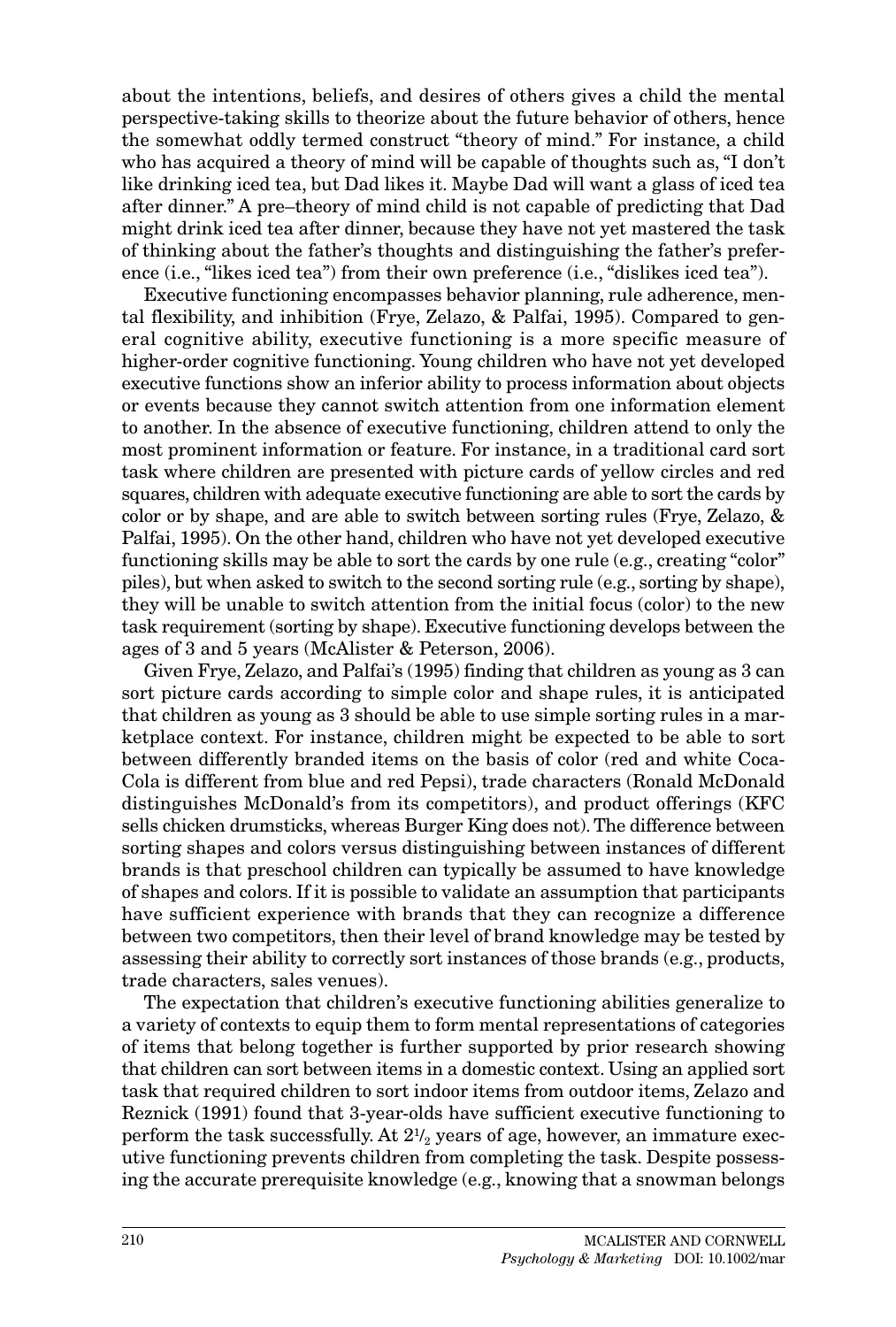outdoors),  $2^{1/2}$ -year-old children failed to sort items appropriately. Three- and 4-year-olds with higher levels of executive functioning performed the task successfully. Based on these findings, it is expected that when tested using ageappropriate brands as stimuli, children with sufficient executive functioning will be able to distinguish competing brands from one another. Hypothesis 2 is tested to determine the extent to which executive functioning is associated with brand representation ability.

**H2:** Executive functioning will show a significant positive relationship with the quality of children's mental brand representations.

Executive functioning is the only measured variable expected to show a significant correlation with children's brand representation ability. However, cognitive ability and theory of mind are included in the model predicting brand representation ability to satisfy calls for research into children's consumer socialization outcomes to employ consistent measures across analyses so that findings may be compared and contrasted (Moses & Baldwin, 2005; Young, 1990).

Theory of mind is expected to explain significant variance in children's brand symbolism understanding. In present and past research (e.g., Achenreiner, 1995), brand symbolism understanding is operationalized as a child's ability to make judgments about the ways in which brands are used to symbolize user popularity and product qualities (e.g., child's perception of product quality). Such judgments require social insight. For instance, to generate a thought such as "I wish I had the latest toy. You're not cool if you don't have one" requires that a child be capable of thinking about the thoughts and feelings of others (e.g., "They will think I'm cool and like me more if I have the toy").

Theory of mind tests have been used in psychology to show that children as young as 3 have the social insight to be capable of thinking about others' thoughts (e.g., McAlister & Peterson, 2006, 2007). Successful performance at theory of mind tasks requires a child to understand, for example, that another person might be fooled by the deceptive appearance of an object (such as a candle that is shaped like an apple) even though the child is not fooled (s/he has already been told that the object is really a candle). Because brand symbolism understanding requires an ability to think about the thoughts and feelings of others, it is expected to be significantly related to theory of mind. A child who has an advanced ability to think about the intentions and desires of others (i.e., an advanced theory of mind) is arguably better equipped to understand the use of brands for intentional self-expression and to understand market qualities represented by a brand symbol (e.g., understanding a brand's popularity involves thoughts about the extent to which others desire to own its products). In a model including cognitive ability and executive functioning, Hypothesis 3 tests the relationship between theory of mind and brand symbolism understanding.

**H3:** Theory of mind will show a significant positive relationship with children's brand symbolism understanding.

It is anticipated that a procedure designed to reduce response demands on children's language ability will enable 3- to 5-year-olds to demonstrate their emerging understanding of brand symbolism. Although no prior study has employed nonverbal measures to investigate children's brand symbolism understanding,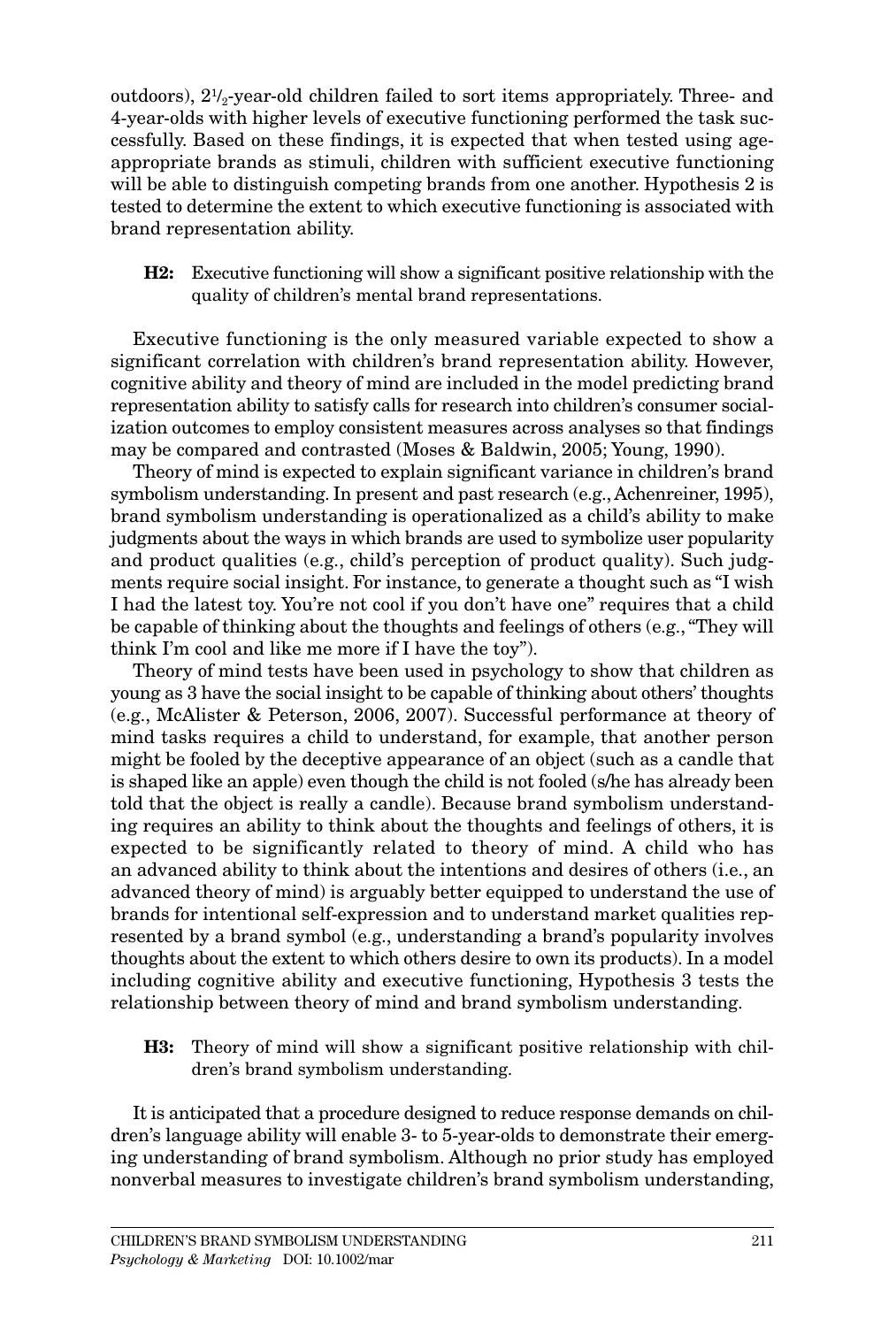various studies in other applied areas have shown that children's performance differs depending on the use of verbal or nonverbal methods (Robertson & Rossiter, 1974; Rossiter, 1976). The tasks used in the present research minimize verbal responding but still require children to follow the verbal directions of the researcher. Hence, children's verbal receptiveness (i.e., the ability to understand spoken words) is measured and controlled for in the analyses.

To test the hypotheses, six brand pairs were selected from the brand recognition study set on the basis that both brands are recognized by the majority of children and that the two brands are competitors. Despite not meeting the inclusion criteria of recognition by the majority of children, an additional seventh pair is also included for comparison to prior studies that used fashion brands. The seven brand pairs represent the following product categories: drinks (76.90% and 76.50% recognition), fast food (92.90% and 81.30% recognition), "boys' toys" (75.00% and 57.10% recognition), "girls' toys" (75% and 53.30% recognition), entertainment (78.60% and 76.90% recognition), cars (80.00% and 66.70% recognition), and fashion (5.90% and 3.57% recognition). Four of these brand pairs are children's brands  $(drinks, fast food, boys' toys, and girls' toys) and three pairs are  $12+$  brands (fash$ ion, entertainment, and cars). Although one pair of toy brands is stereotypically for boys and the other pair for girls, all children are tested using all brands since all brands of toys are currently used by children at their preschool center.

# **Method**

*Participants.* Following the same procedure employed in the brand recognition study, parental consent was obtained to work with 42 children (22 boys,  $20$  girls) aged  $3$  years  $0$  months to  $5$  years  $6$  months ( $M = 4$  years  $2$  months,  $SD = 8$  months). These children were recruited from kindergartens and preschools in an upper middle class neighborhood in Brisbane, Australia. All children spoke English as a first language and none had any developmental delay.

*Task Administration and Scoring.* To avoid fatigue during testing, the following tasks were administered across three testing sessions. The order of administration of these sessions was counterbalanced across children. The gap between testing sessions was always at least one day and never more than one week for each child.

*Brand representation ability.* For each of the 14 brands, color pictures were presented on  $3 \times 3.5$  in. cards. There were six pictures for each brand: three products, two sales venues, and one "other" card depicting either a character (e.g., the McDonald's Hamburglar) or a merchandise item (e.g., Bratz pajamas). Each brand pair was assessed on a separate trial. For each trial, the researcher laid out three pages in front of the child. The child was presented with 18 stimulus cards (six per brand, plus six distracter cards depicting irrelevant products and venues). The researcher commenced by sticking the logo of one brand on the first page and the logo of the competing brand on the second page, and saying: "We're going to make some collages. I want you to show me how to make these pictures. This one is the [Coke] picture, so you should put all the [Coke] ones here. This one is the [Pepsi] picture, so put all the [Pepsi] ones here. And this one is for any that don't belong [*demonstrating with additional distracter card*]." The order of presentation of brand pairs was randomized across participants. Upon completion, the researcher photographed the collages for later coding.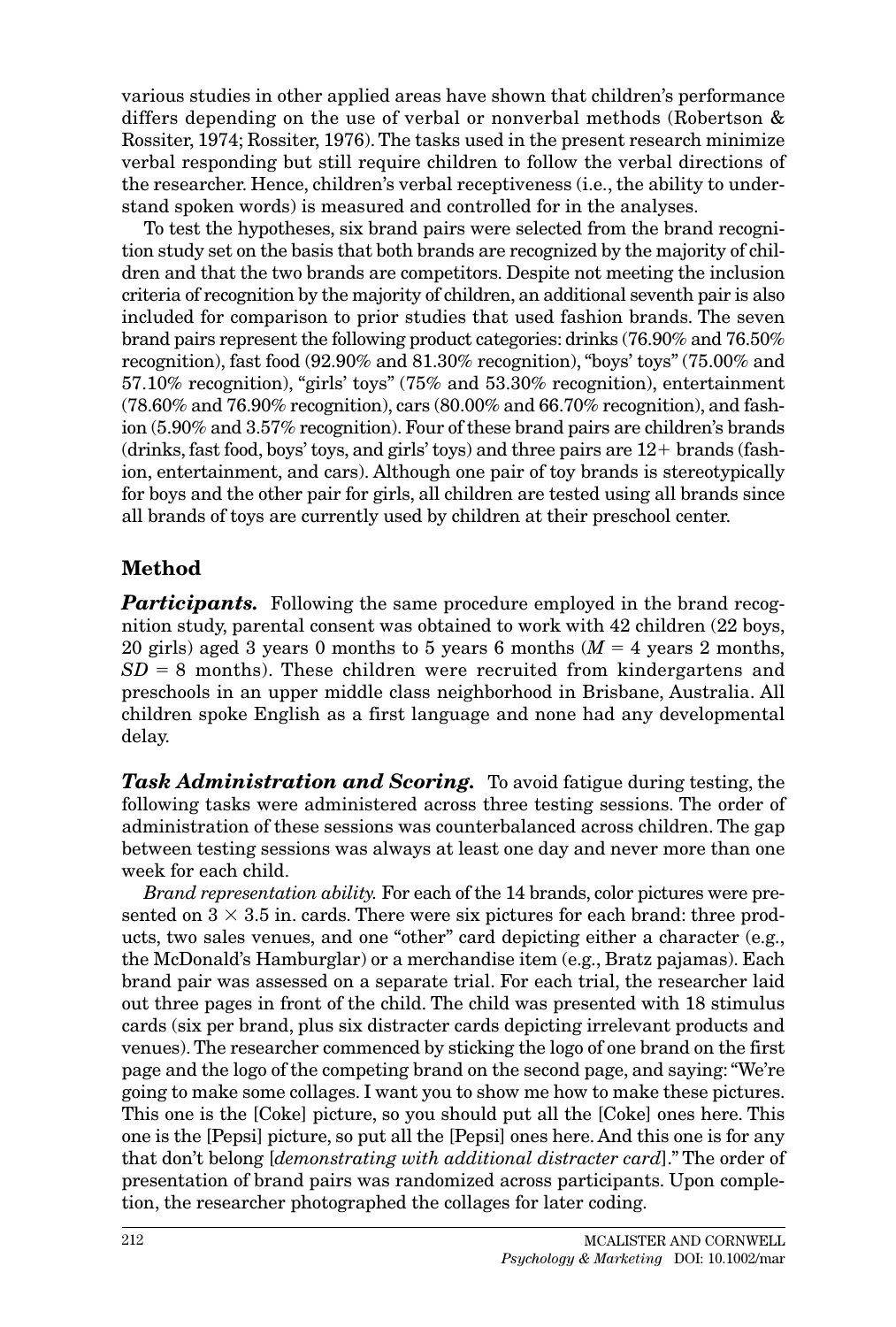Three scores were calculated for each trial, one for each collage. One point was awarded for each correctly placed item (i.e., each collage score could range from zero to six). The incorrect placement of any card was not penalized. Due to the dependent probabilities of scores across collages within a trial, all three raw scores were needed to understand the accuracy of distinctions made on each trial. To capture this information, trial scores were calculated by summing across the three collage scores. Trial scores could potentially range from zero to 18 (see Appendix B).

A composite scale score was calculated from the trial scores. When deriving the scale score, the appropriateness of including data from the fashion brand trial was considered since this brand pair had not met the original criterion of having been recognized by a majority of children in the brand recognition study. A one-way between-subjects ANOVA was used to compare average scores across the seven trials; it indicated a significant difference among the groups  $[F(6,280) = 63.80, p < 0.001]$ . A planned comparison test then revealed that the average score on the fashion trial differed significantly from the average score across all other trials  $[t(280) = 9.12, p < 0.001]$ . On the basis of these findings, data from the fashion brand trial were removed and the composite scale score was calculated by averaging across the remaining six trials. This scale was labeled "brand representation ability" and had good reliability ( $\alpha = 0.84$ ), which was shown to be maximized by the six retained trials (i.e., item-total correlations showed that reliability would be lower if any of these trials were excluded). Details are displayed in Table 2.

*Brand symbolism understanding.* The brand symbolism understanding task employed stimulus brands from the six brand pairs comprising the brand representation scale (i.e., two brands each from the categories of drinks, fast food, boy's toys, girls' toys, entertainment, and cars). Each child's brand symbolism understanding was assessed only in relation to the brands for which they had demonstrated adequate mental representations. For each stimulus brand, a child must have scored four or more (i.e., above the mid-point) on the brand representation collage in order to qualify for testing symbolism understanding for

| Trial                                         | M         | <b>SD</b> | Minimum | Maximum | Reliability                       |
|-----------------------------------------------|-----------|-----------|---------|---------|-----------------------------------|
| Drinks (Coke and<br>Pepsi)                    | 16.22     | 2.38      | 5.00    | 18.00   | $\alpha$ if item<br>deleted: 0.81 |
| Fast food (McDonald's<br>and Hungry Jack's)   | 13.78     | 2.64      | 6.00    | 18.00   | $\alpha$ if item<br>deleted: 0.77 |
| Boys' toys (Hot Wheels<br>and Lego)           | 14.07     | 2.81      | 6.00    | 18.00   | $\alpha$ if item<br>deleted: 0.82 |
| Girls' toys (My Little<br>Pony and Bratz)     | 17.29     | 1.65      | 11.00   | 18.00   | $\alpha$ if item<br>deleted: 0.82 |
| Entertainment (Disney<br>and Warner Brothers) | 9.07      | 2.94      | 3.00    | 15.00   | $\alpha$ if item<br>deleted: 0.81 |
| Cars (Toyota and Holden)                      | 9.93      | 3.34      | 4.00    | 18.00   | $\alpha$ if item<br>deleted: 0.82 |
| Composite scale                               | $13.39\,$ | 1.99      | 8.00    | 16.67   | $\alpha$ : 0.84                   |

**Table 2. Average Trial Scores on the Brand Representation Task and Reliability of the Composite Scale.**

CHILDREN'S BRAND SYMBOLISM UNDERSTANDING *Psychology & Marketing* DOI: 10.1002/mar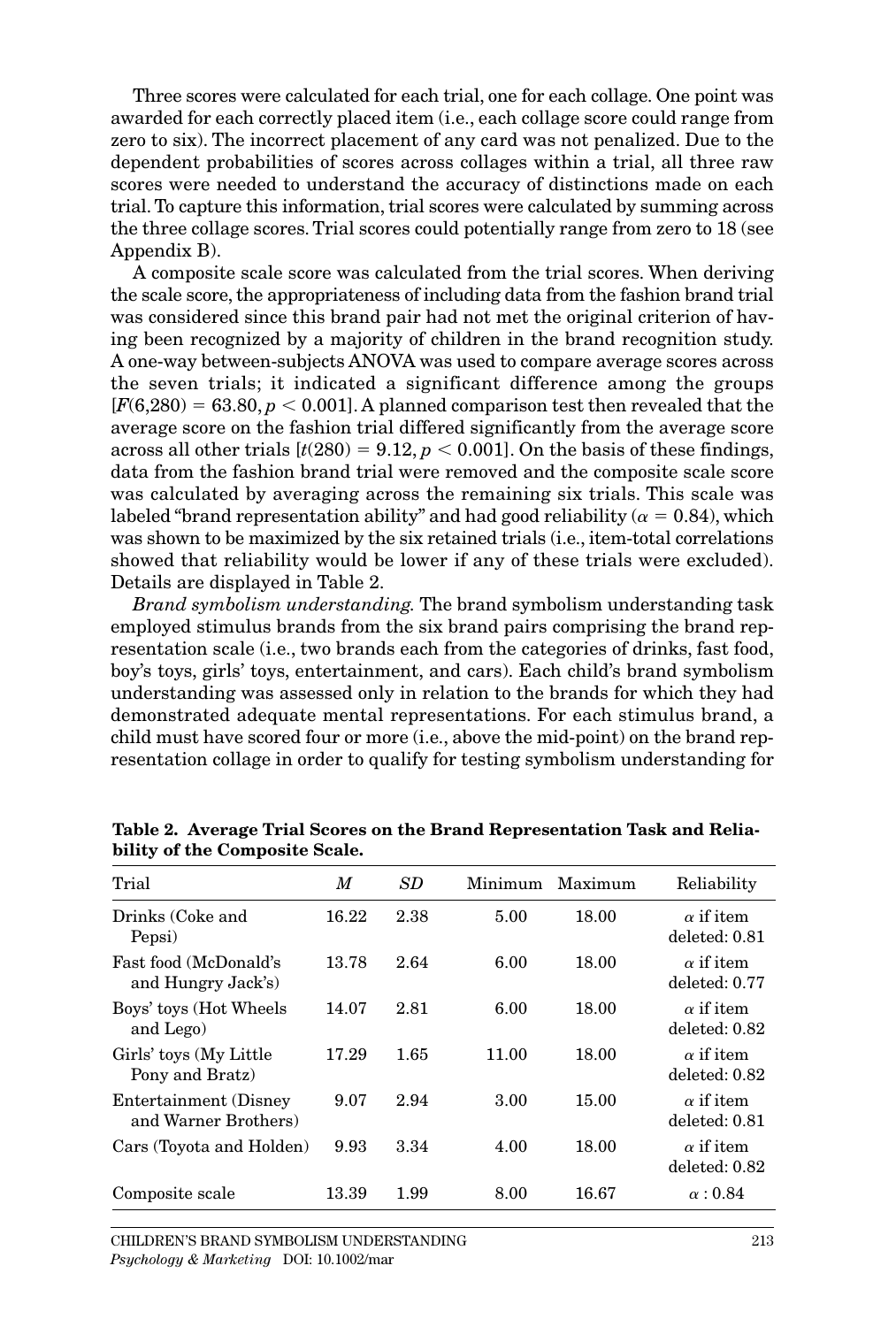that brand. Careful checks were undertaken to ensure that children who scored four or more on a brand collage had done so because their collage reflected appropriate representation of the brand and not because they had, for example, placed all stimulus items onto one collage. These checks revealed that two children had "fluked" high scores on one brand collage each. Therefore, despite having high brand representation scores of four and five, respectively, these participants were not tested for brand symbolism understanding in relation to those particular brands.

On each trial, children were primed by a presentation of a brand collage produced earlier and were asked a series of seven questions (order randomized). Three questions related to aspects of the brand such as perceived quality (e.g., "Are their things great or terrible or somewhere in between?"). Three questions related to user attributes such as popularity (e.g., "If another child has [*brand*], how many friends will s/he have . . . lots or just a few or somewhere in between?"), and one question related to purchase intent. Picture response scales were provided to aide children's responding (e.g., multiple faces vs. fewer faces vs. an empty box for the popularity question). Each question was scored (zero or one) on the basis of whether or not the child provided a meaningful justification for their answer. The researcher prompted for justifications following children's responses to each of the seven questions: "Why do you think that?" In order to score, children's reasons needed to relate to some aspect of the brand. For instance, "McDonald's has a playground so you can play there and everyone likes you" was scored as a meaningful response to the popularity question, while "because it's fun" was not scored as meaningful in the study context. Between two coders, inter-rater coding showed high agreement (91% across all items).

In relation to each brand, children could potentially score a maximum of seven points if each question was answered with a meaningful response. The number of brands used to measure each child's understanding of brand symbolism differed across children due to the prerequisite of having demonstrated adequate mental brand representations in order to qualify for scoring in relation to each brand (see Table 3). Therefore, composite brand symbolism understanding scores were calculated by averaging across the number of brand stimuli to which each child had responded. Possible scale scores could range from zero to seven, but actual scale scores ranged from zero to 4.73. Internal consistency was high ( $\alpha = 0.94$ ).

*Theory of mind.* Following McAlister and Peterson (2006), a battery of five tasks was used to comprehensively assess theory of mind development. Success at each of these tasks requires a child to understand the thoughts of others and to acknowledge that people's inner psychological states may differ from objective reality. The unseen displacement task was Baron-Cohen, Leslie, and Frith's (1985) "Sally-Ann" task, enacted with dolls. In each of two trials, a girl doll placed a marble in a basket and left the scene. A boy doll moved the marble to a closed box in the first trial and to the researcher's pocket in the second trial. The researcher narrated the scene where the girl returned and wanted her marble. Children were asked the test question, "Where will the girl look first for her marble?" followed by two control questions: "Where is the marble really?" and "Where did the girl put the marble in the beginning?" Children needed to pass both control questions to qualify for scoring on each trial. Each correct answer to the test questions earned one point. Therefore, unseen displacement test scores ranged from zero to two.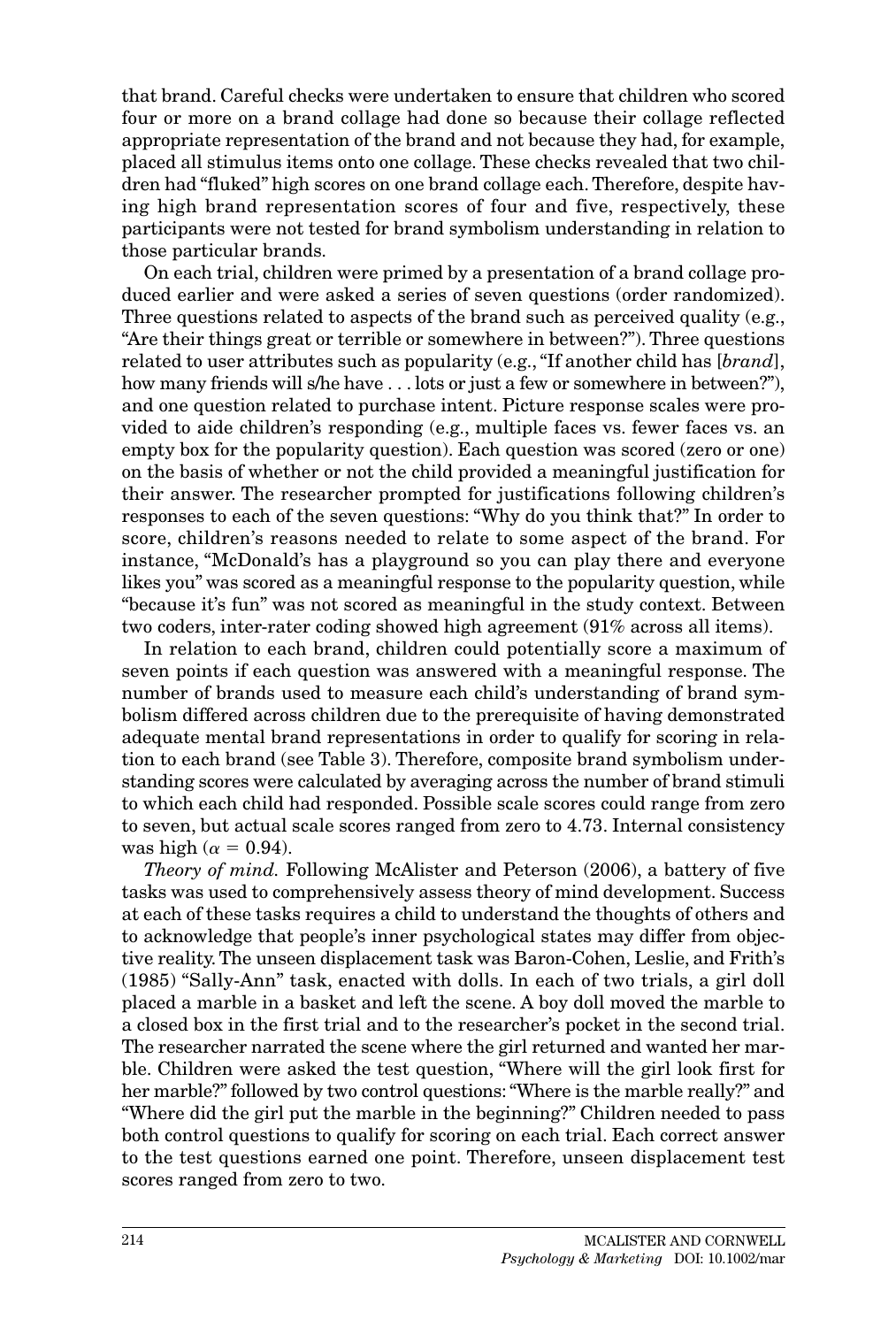| Product<br>Category | <b>Brands</b> | Number of Children<br>Who Qualified for<br>Testing | Average Brand Representation<br>Scores of Qualifying Participants<br>$(SD)^a$ |
|---------------------|---------------|----------------------------------------------------|-------------------------------------------------------------------------------|
| Drinks              | Brand 1       | 40                                                 | 5.05(0.55)                                                                    |
|                     | Brand 2       | 39                                                 | 4.72(0.51)                                                                    |
| Fast food           | Brand 1       | 37                                                 | 4.95(0.85)                                                                    |
|                     | Brand 2       | 23                                                 | 4.65(0.78)                                                                    |
| Boys' toys          | Brand 1       | 33                                                 | 4.88(0.70)                                                                    |
|                     | Brand 2       | 33                                                 | 5.03(0.77)                                                                    |
| Girls' toys         | Brand 1       | 40                                                 | 5.80(0.46)                                                                    |
|                     | Brand 2       | 40                                                 | 5.75(0.67)                                                                    |
| Entertainment       | Brand 1       | 11                                                 | 4.36(0.50)                                                                    |
|                     | Brand 2       | 7                                                  | 4.43(0.53)                                                                    |
| Cars                | Brand 1       | 11                                                 | 4.55(0.69)                                                                    |
|                     | Brand 2       | 11                                                 | 4.55(0.69)                                                                    |

**Table 3. Number of Children Who Qualified for Brand Symbolism Understanding Scoring, in Relation to Each of the Stimulus Brands.**

<sup>a</sup> These averages are across qualifying participants only (i.e., those scoring four or more on the brand representation collage) and therefore differ from the averages obtained on the full-scale brand representation task.

Two misleading container tasks were used. The first employed a familiar Band-Aid box containing pencils (Gopnik & Astington, 1988). The researcher presented the closed box and asked the child what was in it. All children named the expected contents (Band-Aids).The researcher then revealed the true contents of the box (i.e., coloring pencils), before closing it and asking a further control question: "What is really in the box?" The test question concerned the belief of another: "[Classmate] is coming next. S/he hasn't seen inside this box before. When I show it to him/her all closed up like this, what will s/he say is in it?" Finally, there was a representational change test question about one's own false belief: "When I first showed you this box, before you looked inside, what did you think was in it?" followed by a control question: "What is really in it?" All children passed both control questions. Children earned one point for each correctly answered test question. Therefore, possible scores ranged from zero to two.

The second misleading container task was the belief emotion task (Wellman & Liu, 2004), which assessed each child's ability to judge how a person would feel, based on the child's inference that they held a mistaken belief about the contents of a box.The scene was played out using a familiar box depicting popular children's cookies, along with a boy doll. Children were asked what they thought was inside the box and were scored as correct if they responded "cookies" or something similar. In the boy doll's absence, the box was opened and the contents (i.e., small rocks) revealed to the child, then shut and a further control question was asked: "What is Harry's favorite snack?"All children passed both controls.The researcher continued to narrate:"Harry's back and it's snack time. Let's give Harry this box." The target question was asked of the child:"So, how does Harry feel when he gets this box?" followed by the emotion-control question:"How does Harry feel after he looks inside the box?" In order to score, children must answer both the target question and the emotion-control question correctly. Children who answered only one question correctly scored zero. To aid responding, children were shown a set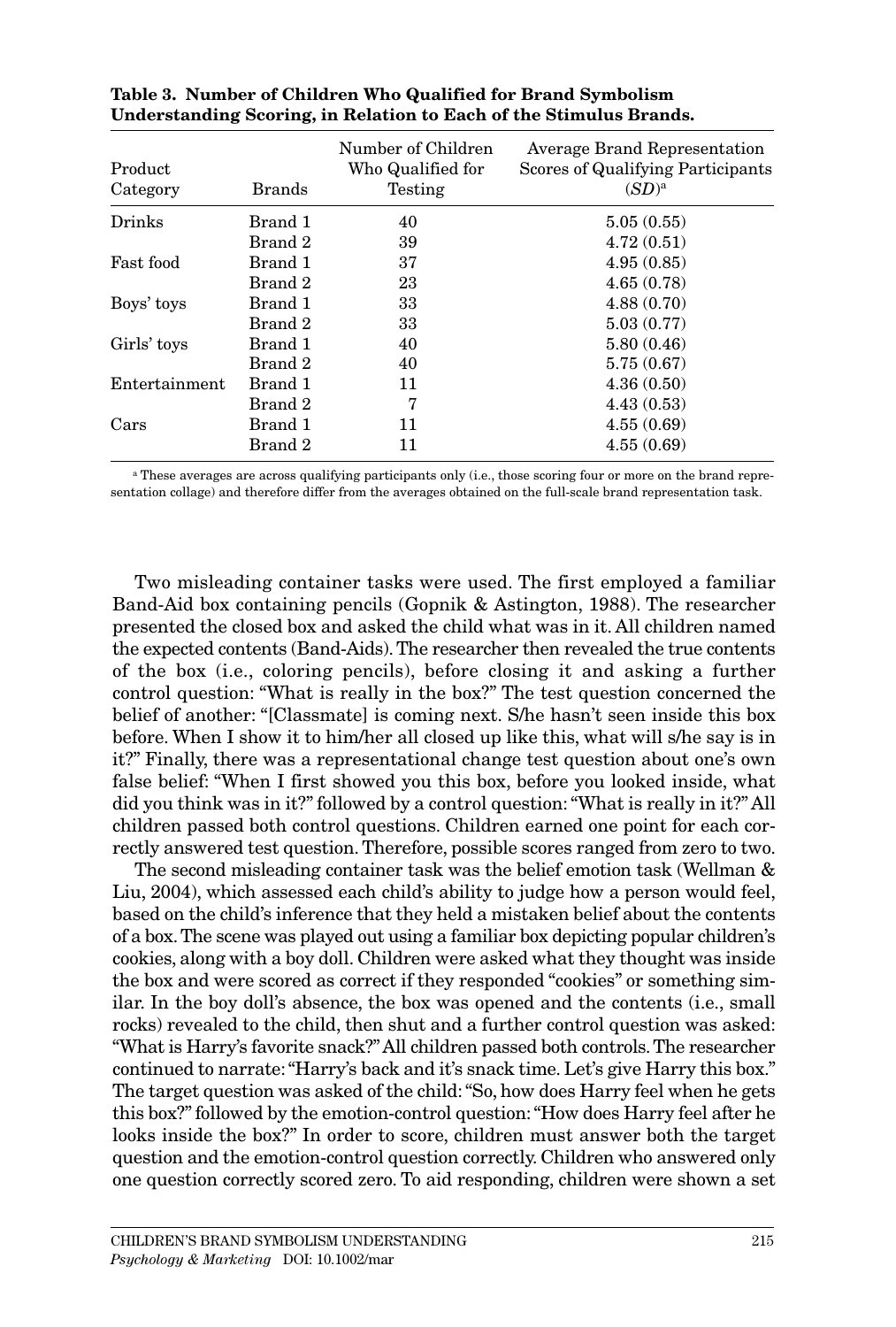of three faces, depicting "happy,""sad," and "just okay." Belief–emotion scores could be zero or one.

In the appearance–reality test (Flavell, 1986), children were shown a candle that looks like a real apple. All children correctly answered "apple" when asked what the object was. The researcher lit the candle to demonstrate that it was not a real apple. Two counterbalanced test questions followed: "What is this really and truly?" and "When you look at this with your eyes right now, what does it look like . . . does it look like a candle or like an apple?" Children were required to answer both test questions correctly. Scores ranged from zero to one.

The pretend representation task assessed children's awareness of pretense. Children were shown a real banana and were asked to pretend it was a phone. After a brief period, the researcher said "We've finished our game now. We have stopped pretending." Pointing to the banana, the researcher asked: "What is this really?" and "What did we pretend this was?" Two additional objects—a real phone and an irrelevant decoy (i.e., a tennis ball)—were placed on the table with the banana. A further two test questions were asked: "Which one did we pretend was a phone?" and "Which one is really a phone?" Children were awarded one point for each of the four test questions answered correctly. Potential scores for this task ranged from zero to four.

Theory of mind scale scores were obtained by first rescaling tasks so that all were scored from zero to one. Scores were then summed to form a composite scale ranging from zero to five. This scale was found to have adequate reliability ( $\alpha = 0.70$ ).

*Executive functioning.* The tests included in this battery tap behavior planning, impulse control, and rule adherence. The route navigation task (Cole & Mitchell, 2000) involved planning and impulse control. In each of four trials, a child was presented with a card displaying a popular character at the bottom and a desired object at the top. Two paths were depicted: One led unhindered to the desired object, and the other was blocked by attractive stickers (side of presentation counterbalanced). The stickers provided a distraction that must be resisted in order to score correctly. Standard instructions were used: "[Daffy Duck] wants to get to the [gift]. There are two ways he can go, the easy way, or the hard way with the stickers on [*Researcher indicates with finger*]. Can you show me the easy way with your finger?" Children were awarded one point for each correct path. Task scores ranged from zero to four.

Cole and Mitchell's (2000) Squirrel and Badger game was employed with teddy bear and lion puppets to replace the squirrel and badger. The task required impulse control, rule adherence, and behavior planning. On each of 12 trials, the puppets took turns directing children's hand movements (e.g., touch your nose). Prior to these trials, children were instructed only to obey the instructions of the bear. Children were told to place their hands flat on the table and stay completely still when the naughty lion instructed them to act. Of the 12 trials, six were commanded by the bear, and six by the lion. One point was allocated for each instance in which the child successfully inhibited responding to the lion. Scores ranged from zero to six.

Hughes' (1998) child version of the hand game was used to measure rule adherence and impulse control. The following instructions were given: "When I show my hand, I want you to make the same shape as me. So if I make a fist, you make a fist, and if I point a finger you point a finger." The imitative (control) condition commenced with the child copying each of the researcher's actions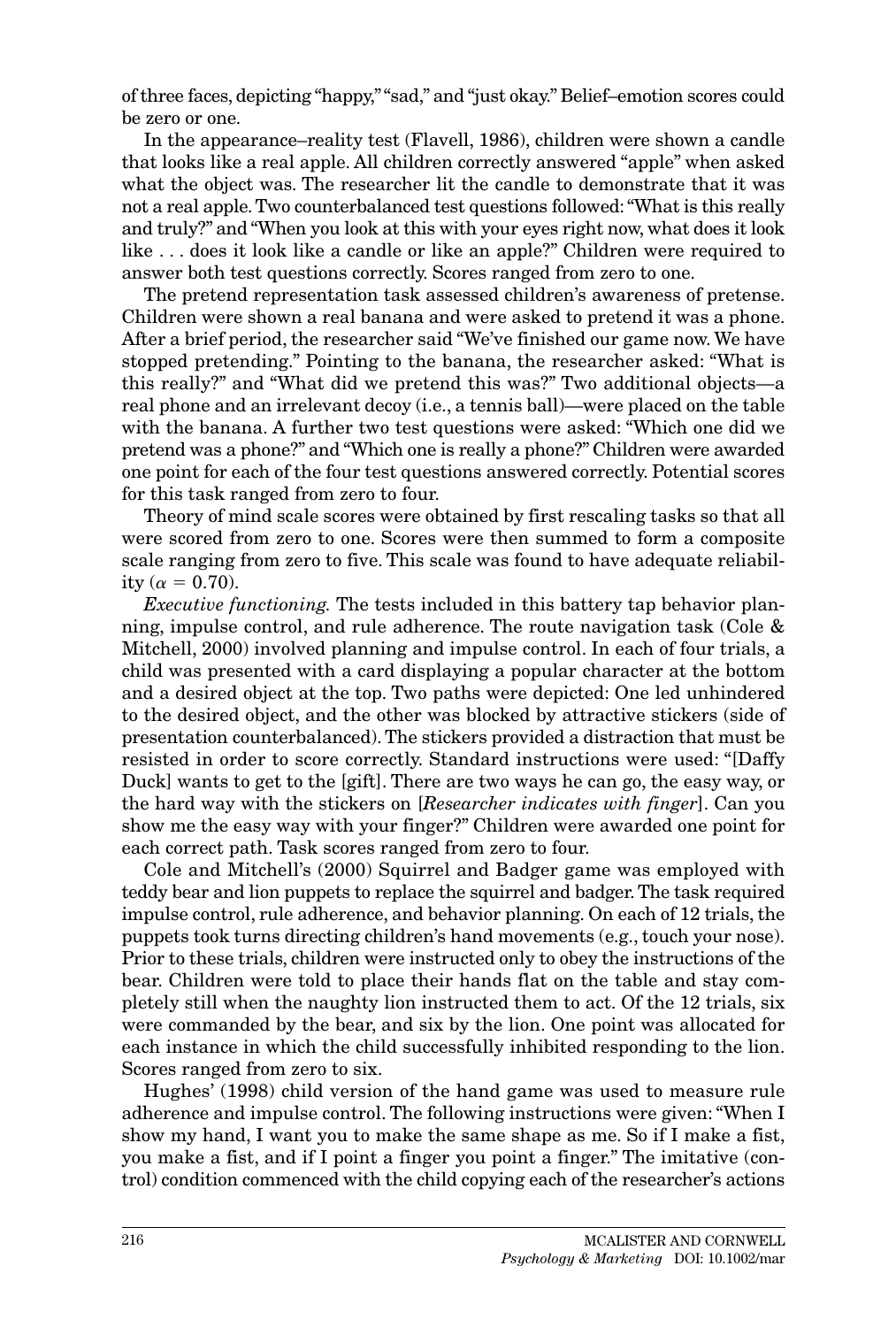until six correct responses were made consecutively. Feedback ensured children understood the task requirements. All children passed the control condition. The true test came in the conflict condition. The following instructions were given: "Now, if I point a finger, I want you to show a fist. And if I show a fist I want you to point a finger." Again, children were required to reach six consecutive correct responses (up to a maximum of 15 trials). Children were scored according to how few trials they needed to reach the criterion. Children who did not achieve the task within the maximum 15 trials scored zero. Children scored one point if they achieved the task within 15 trials, two points for achievement within 14 trials, and so forth. The maximum possible score was 10.

A shortened card sort task was adapted from Frye, Zelazo, and Palfai (1995) to measure rule adherence and sorting ability. Children were provided with a pile of cards, each depicting either a yellow circle or a red square. Behind each of two boxes stood an "identification" card; either a red circle or a yellow square. Each child was directed to sort the stimulus cards into the boxes on the basis of one dimension (e.g., shape, but not color). Each child was required to sort five cards, presented in random order. These five trials served as a training session. Corrective feedback was provided. One of the theory of mind tasks was administered as a distracter prior to training the child to sort cards according to the second dimension (i.e., color). A further theory of mind task was administered, then three testing blocks of the card sort task occurred. Test one required children to sort five cards according to the first dimension on which they had been trained. All children met the requirement of sorting at least four of the five cards correctly. Test two required children to switch sorting rules and sort five cards. Children scored one point for each card correctly sorted according to the new rule. Test three alternated the sorting rule on every one of four trials. One point was given for each card correctly sorted.At the end of the task the total score (combined from tests two and three) ranged from zero to nine. Test one was not included in the scoring, since rule switching did not come into effect until test two.

The executive functioning tasks were rescaled so scores ranged from zero to one. Following this, task scores were summed to form a composite scale ranging from zero to four. This scale was found to have adequate reliability ( $\alpha = 0.86$ ).

*Cognitive ability.* Children's cognitive ability was measured using the nonverbal scales of the Stanford Binet Intelligence Scales for Early Childhood (Roid, 2005). The nonverbal scales are more efficient to administer than the full-scale IQ and include fluid reasoning, knowledge, quantitative reasoning, visual– spatial processing, and working memory. In accordance with the test manual, raw scores were converted to standardized scores that account for age. Standardized scores have a population mean of 100 and a standard deviation of 15.

*Language.* Verbal receptiveness was assessed using the Peabody Picture Vocabulary Test (Dunn & Dunn, 2007). On each page of the test book, children saw four color pictures. The researcher said a word and the child pointed to the most appropriate picture. Testing began at the basal set and was terminated when the child reached the ceiling set (see test manual). Raw scores were converted to standardized verbal mental age scores, according to the test manual.

#### **Results**

*Descriptive Information and Preliminary Analyses.* Table 4 shows the means and standard deviations of the variables as well as correlations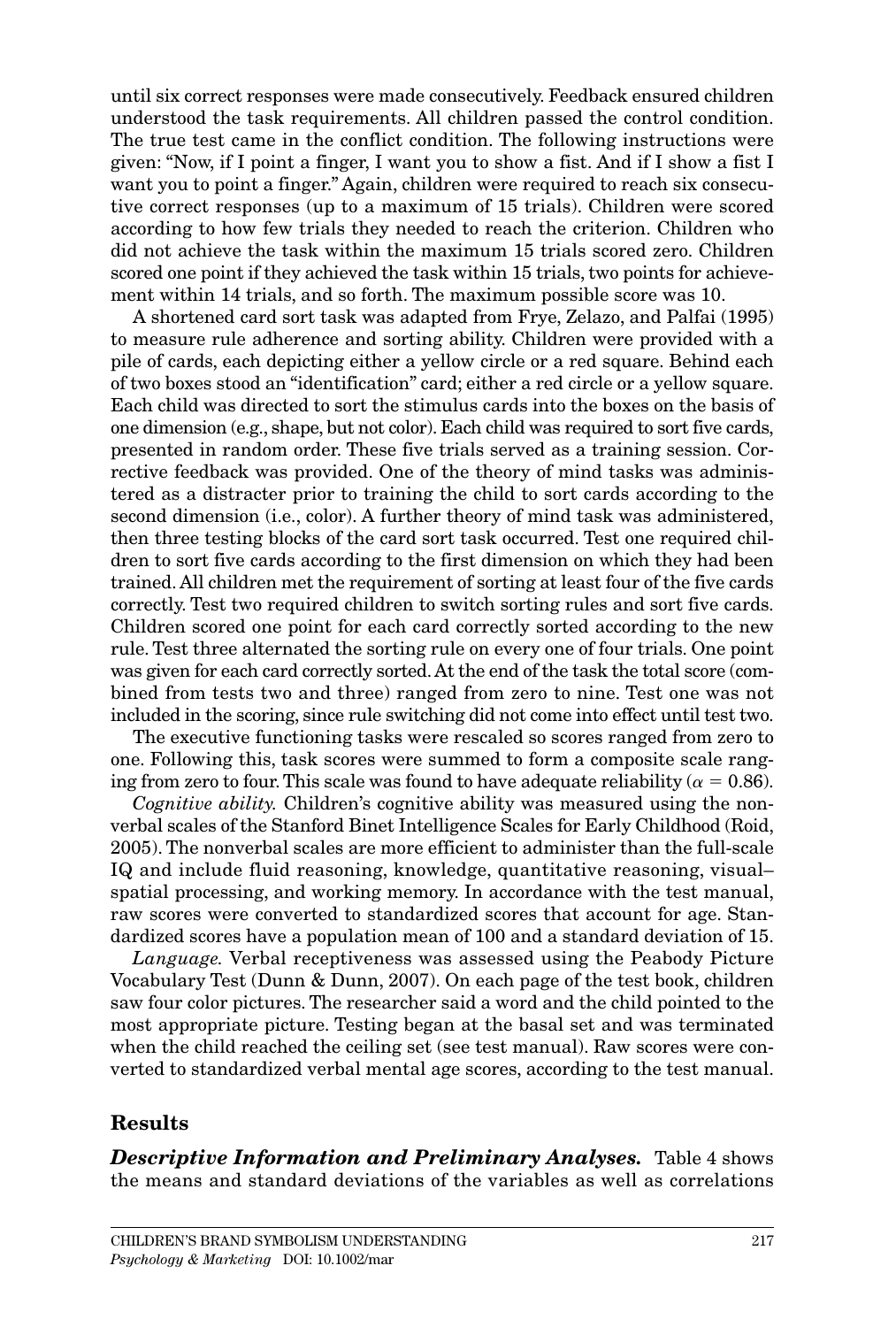| is the contract of the contract of the contract of the contract of the contract of the contract of the contract of the contract of the contract of the contract of the contract of the contract of the contract of the contrac |               |           |           |           |          |           |           |
|--------------------------------------------------------------------------------------------------------------------------------------------------------------------------------------------------------------------------------|---------------|-----------|-----------|-----------|----------|-----------|-----------|
|                                                                                                                                                                                                                                | M(SD)         |           |           |           |          | c         |           |
| L. Age                                                                                                                                                                                                                         | $4y2m(8m)$    | $0.66***$ | $0.67***$ | $0.49***$ | 0.10     | $0.53**$  | $0.65***$ |
| 2. Language (verbal mental age)                                                                                                                                                                                                | 4y10m(1y)     | I         | $0.72***$ | $0.63**$  | $0.51**$ | $0.65***$ | $0.67***$ |
| 3. Theory of $\min$ d $(\max = 5)$                                                                                                                                                                                             | 2.44(1.34)    |           |           | $0.57***$ | $0.36*$  | $0.69**$  | $0.78***$ |
| 4. Executive functioning (max = $4$ )                                                                                                                                                                                          | 2.65(1.12)    |           |           |           | 0.23     | $0.74***$ | $0.57***$ |
| 5. Cognitive ability (standardized)                                                                                                                                                                                            | (05.15(9.38)) |           |           |           |          | 0.30      | $0.39*$   |
| $= 18$<br>6. Brand representation ability (max                                                                                                                                                                                 | 13.39 (1.99)  |           |           |           |          |           | $0.77***$ |
| $(max = 7)$<br>7. Brand symbolism understanding                                                                                                                                                                                | 2.19(1.32)    |           |           |           |          |           |           |
|                                                                                                                                                                                                                                |               |           |           |           |          |           |           |

| $\frac{1}{2}$                                                    |
|------------------------------------------------------------------|
| l<br>$\overline{a}$                                              |
|                                                                  |
| $\frac{1}{2}$<br>֖֚֚֚֚֚֚֚֚֚֚֚֚֚֚֚֚֬֡֓֡֓֡֓֡֓֡֓֡֓֡֓֓֡֓֓֡֓֓֡֓֓֡֟֓֡֟ |
|                                                                  |
| ١                                                                |
| $\frac{1}{\epsilon}$                                             |
| I                                                                |
| I                                                                |
|                                                                  |
|                                                                  |
|                                                                  |

\*  $p < 0.05$ ; \*\*  $p < 0.01$ .  $p^*p < 0.05$ ; \*\*  $p < 0.01$ .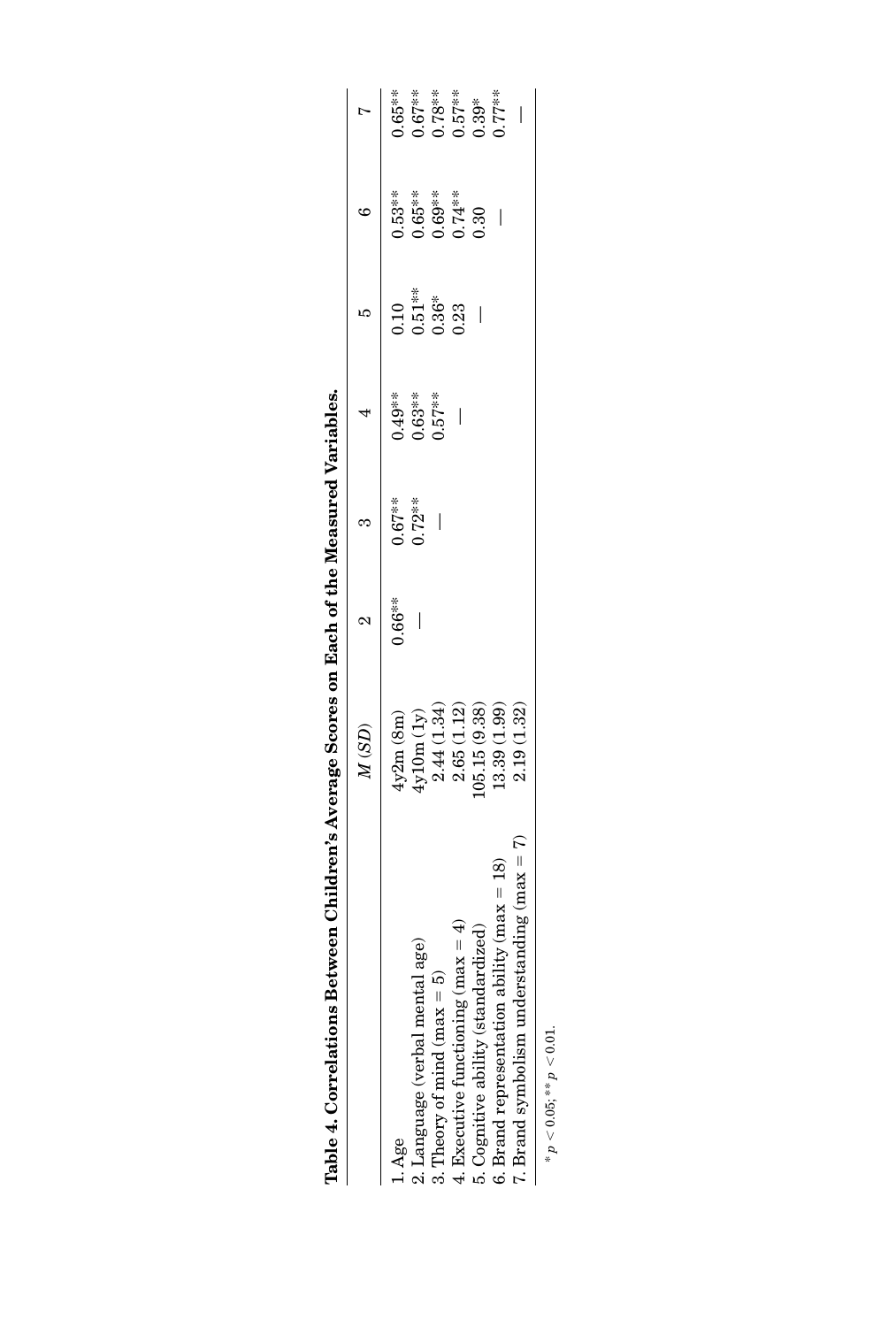between each of the variables. The descriptive statistics show that this sample of children exhibit average language and cognitive development for their age. No ceiling or floor effects are evident in any of the measures; however, children clearly perform better at the brand representation task as compared to the brand symbolism task. As would be expected in a sample of typically developing children, significant correlations are found between age, theory of mind, executive functioning, and language ability. Since cognitive ability is a standardized measure (i.e., age is accounted for in standardized scores), it was not expected to correlate with age.

*Predicting Brand Representation Ability.* To test the hypothesis that brand representation ability would be significantly predicted by executive functioning, a multiple regression analysis was run with age and language controlled at step one, followed by executive functioning, cognitive ability, and theory of mind at step two (see Table 5).

The model was significant at step one  $[R^2 = 0.42, F(2,38) = 15.32, p < 0.001]$ . Children's language ability contributed significantly to their brand representation ability  $[t(38) = 3.33, p < 0.01]$ . However, the relationship between age and brand representation ability was not significant  $[t(38) = 1.19, n.s.]$ . The addition of the independent variables at step two provided a significant increase in explained  $\text{variance} \left( R^2 \text{ for the full model } = 0.62, F_{\text{change}} = 7.21, p = 0.001 \right). \text{ Consistent with}$ H2, executive functioning showed a significant positive relationship with brand  $\emph{representation ability}$  [ $t(35) = 3.63, p < 0.01$ ] after controlling for age and language. As expected, cognitive ability failed to contribute significantly to the prediction of brand representation ability in the context of the full model  $[t(35) = 0.29, n.s.].$  However, theory of mind showed an unexpected significant relationship with the outcome measure  $[t(35) = 2.09, p < 0.05]$ .

*Predicting Brand Symbolism Understanding.* To test the final hypothesis that brand symbolism understanding would be significantly predicted by theory of mind, a regression was run with age and language entered as control variables at step one, followed by the three independent variables at step two (see Table 6).

The model was significant at step one  $[R^2 = 0.50, F(2,38) = 20.88, p < 0.001]$ . Children's age  $[t(38) = 2.48, p < 0.05]$  and language  $[t(38) = 2.93, p < 0.01]$ 

| Table 5. Regression Predicting Brand Representation Ability from Executive    |
|-------------------------------------------------------------------------------|
| Functioning, Cognitive Ability, and Theory of Mind, While Controlling for Age |
| and Language.                                                                 |

| <b>Step</b> | Variable                     | β    | sr <sub>i</sub> | sr <sub>i</sub> <sup>2</sup> | t        | $\,R^2$ | $\Delta R^2$ | ${F}_{\rm change}$ |
|-------------|------------------------------|------|-----------------|------------------------------|----------|---------|--------------|--------------------|
|             | Age                          | 0.19 | 0.14            | 0.02                         | 1.19     | 0.42    | 0.46         | $15.32***$         |
| 1           | Language                     | 0.53 | 0.40            | 0.16                         | $3.33**$ |         |              |                    |
| $\mathbf 2$ | Age                          | 0.04 | 0.02            | 0.00                         | 0.23     | 0.62    | 0.18         | $7.21**$           |
|             | Language                     | 0.08 | 0.04            | 0.00                         | 0.45     |         |              |                    |
|             | <b>Executive functioning</b> | 0.47 | 0.36            | 0.13                         | $3.63**$ |         |              |                    |
|             | Cognitive ability            | 0.04 | 0.03            | 0.00                         | 0.29     |         |              |                    |
|             | Theory of mind               | 0.33 | 0.21            | 0.04                         | $2.09*$  |         |              |                    |

 $* p < 0.05; ** p < 0.01; ** p < 0.001.$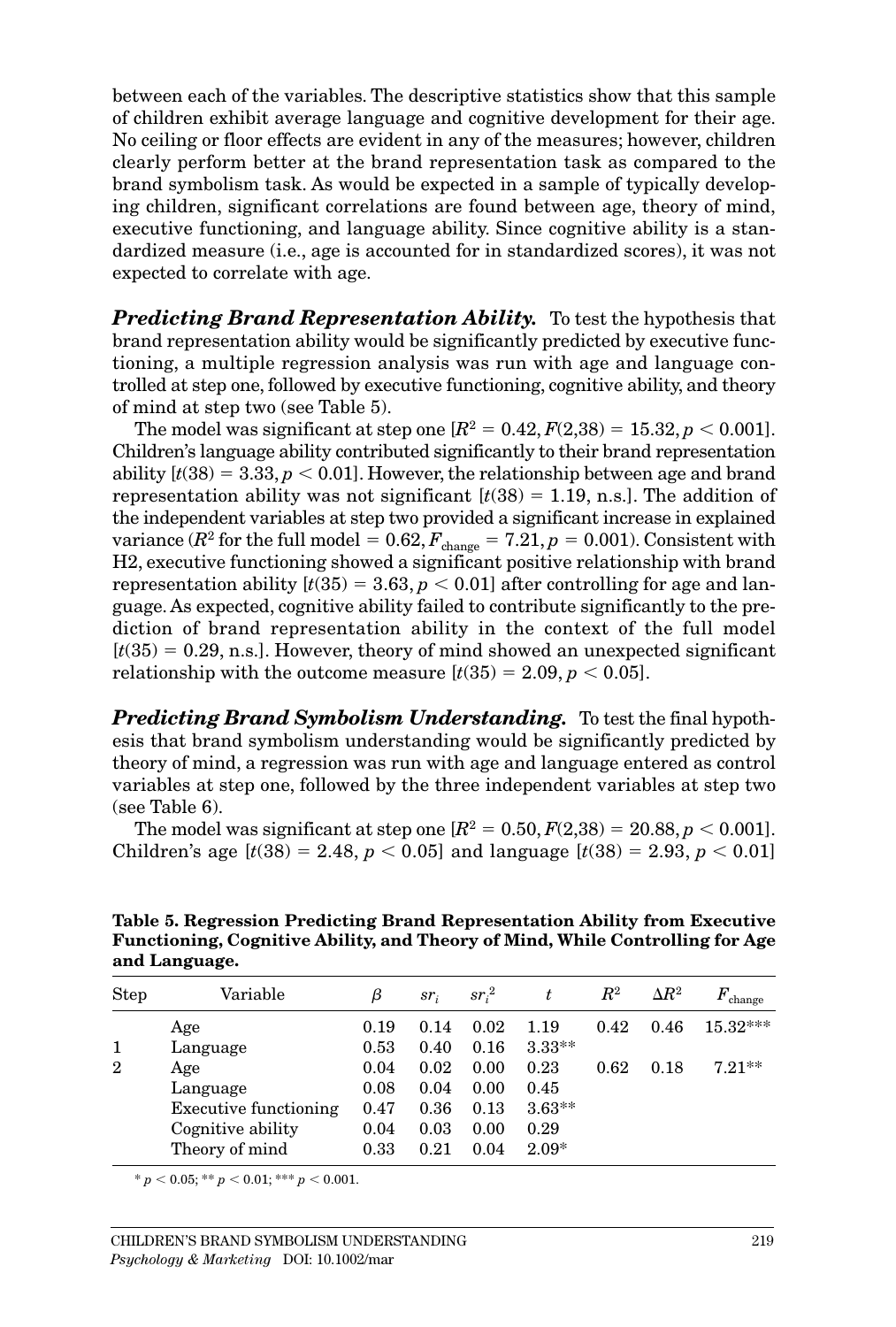**Table 6. Regression Predicting Brand Symbolism Understanding from Executive Functioning, Cognitive Ability, and Theory of Mind, While Controlling for Age and Language.**

| <b>Step</b>    | Variable                     | β       | sr <sub>i</sub> | $sr_i^2$ | t        | $\,R^2$ | $\Delta R^2$ | $_{F}$<br>change |
|----------------|------------------------------|---------|-----------------|----------|----------|---------|--------------|------------------|
|                | Age                          | 0.37    | 0.28            | 0.08     | $2.48*$  | 0.50    | 0.52         | $20.88***$       |
|                | Language                     | 0.43    | 0.33            | 0.11     | $2.93**$ |         |              |                  |
| $\overline{2}$ | Age                          | 0.28    | 0.18            | 0.03     | 1.88     | 0.64    | 0.16         | $5.81**$         |
|                | Language                     | $-0.05$ | $-0.02$         | 0.00     | $-0.25$  |         |              |                  |
|                | <b>Executive functioning</b> | 0.16    | 0.12            | 0.01     | 1.30     |         |              |                  |
|                | Cognitive ability            | 0.20    | 0.16            | 0.03     | 1.65     |         |              |                  |
|                | Theory of mind               | 0.47    | 0.29            | 0.08     | $3.08**$ |         |              |                  |

 $* p < 0.05; ** p < 0.01; *** p < 0.001.$ 

contributed significantly to their brand symbolism understanding. The addition of the independent variables at step two provided a significant increase in  $\text{explained variance} \ (R^2 \ \text{for the full model} = 0.64, F_{\text{change}} = 5.81, p < 0.01). \ \text{Con-}$ sistent with H3, theory of mind showed a significant positive relationship with brand symbolism understanding [ $t(35) = 3.08, p < 0.01$ ]. As expected, both cognitive ability  $[t(35) = 1.65, n.s.]$  and executive functioning  $[t(35) = 1.30, n.s.]$ failed to contribute significantly to the prediction of brand symbolism in the context of the full model.

#### **Discussion**

The purpose of this research was to determine whether 3- to 5-year-old children's emerging brand knowledge is impacted by their cognitive ability, executive functioning, or theory of mind. These studies contribute uniquely to the extant marketing literature in two ways. First, the investigation is pioneering in the assessment of brand representation ability and brand symbolism understanding in preschool children. Previously, the youngest children to be assessed for understanding of brand symbolism were 8 years of age (Achenreiner, 1995). Second, the present research contributes by providing the first assessment of individual differences in multiple forms of children's development as predictors of consumer socialization outcomes.Although a relationship has previously been inferred to exist between cognitive ability and brand symbolism understanding (Achenreiner, 1995; John, 1999), no prior study has empirically tested this relationship. Further, the findings contribute to the psychology literature by demonstrating the applied value of psychological theories of children's development. In a marketplace context, age-stage theories of children's development have previously been seen to provide a vague outline of children's socialization as consumers; however, application of theoretical frameworks that acknowledge the role of individual differences are seen here to explain substantial variance in children's brand knowledge within one stage (i.e., within the preschool period).

*Summary of Findings. Brand recognition.* It was anticipated that the use of stimulus brands other than fashion brands would enable children as young as three to demonstrate emerging brand knowledge. Indeed, this is what is found. The results of the brand recognition study indicate that children's recognition rates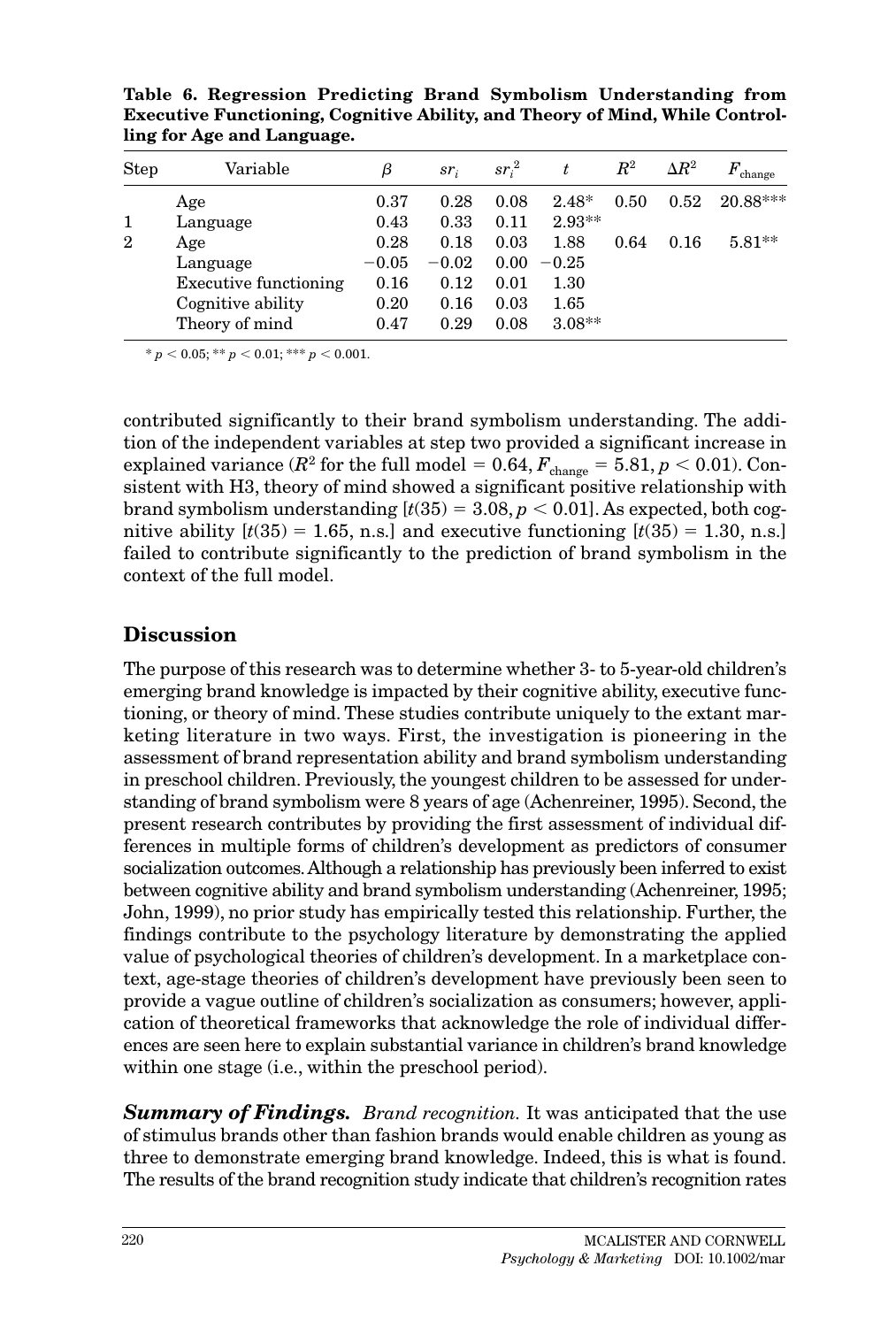for a variety of brands range from 0% to 92.90%. The brand most commonly recognized by children is McDonald's, followed closely by other brands of fast food, soda, and toys. These figures are consistent with prior reports that 3- and 4-yearolds can name brands of take-out and snack foods (e.g., Derscheid, Kwon, & Fang, 1996; Haynes et al., 1993).The present findings are also consistent with prior conclusions that brand recognition is not advanced in young children (e.g., John, 1999). Average recognition across all brand stimuli was found to be relatively low at 38.78%. Clearly, for preschoolers, brand recognition is emerging.

Consistent with H1, preschoolers were found to be more likely to recognize children's brands than brands that are targeted primarily to adolescents and adults. What is it about children's brands that make them more frequently recognized? One possible explanation may be that children recognize the brands with which they have the most experience. For example, brands of fast food and toys might be readily recognized because children see the brand logos each time they open a packaged item and they may have a vested interest in being able to request an item by brand name to ensure a parent purchases precisely the desired item. By comparison, only a limited number of  $12+$  brands are recognized, perhaps because children experience less incentive to store information about these brands, and most likely do not discuss  $12+$  brands with peers. Further possibilities may center on the appearance of children's brands that are attractive in terms of colors, shapes, or characters used to define the image. Colors, fonts, and general tools used to present  $12 +$  brands may be less interesting to children.

A further factor that might distinguish between the extent to which children's versus  $12 +$  brands are memorable could be children's experience with advertising. Brands for which children are the primary target segment will inevitably be marketed more directly to children. When messages are tailored to captivate children's attention, information may be more easily processed and stored, thereby increasing children's subsequent brand recognition.

*Brand representation ability.* Brand representation ability was tested to ensure that children held a mental representation of each brand before their brand symbolism understanding was assessed. The collage task assessed whether a child knows sufficient information about the products offered by each brand, where they are sold, and what characters or merchandise items are associated with the brands. Along with six other brand pairs, children's ability to form mental representations of a pair of fashion brands was also tested. It was not surprising to find that children's brand representation ability was significantly lower on the fashion brand trial compared to other trials using brands that were recognized by most children in the sample.

Why is it that children cannot distinguish between the offerings of one fashion brand and its competitor, but they can do this for competing brands of fast food, drinks, toys, cars, and entertainment (keeping in mind that the latter two brand pairs are classified as  $12+$ ? It may be argued that the results are due to a lack of experience with—or interest in—fashion brands. To perform well at the mental brand representation task, children needed to demonstrate knowledge not only of the brand logo, but also of each brand's products, sales venues, and related merchandise or characters. In relation to children's brands, it may be efficient for a child to remember venues where particular brands may be purchased in order to request a shopping trip to the desired location. Similarly, having knowledge of a range of products might allow children to communicate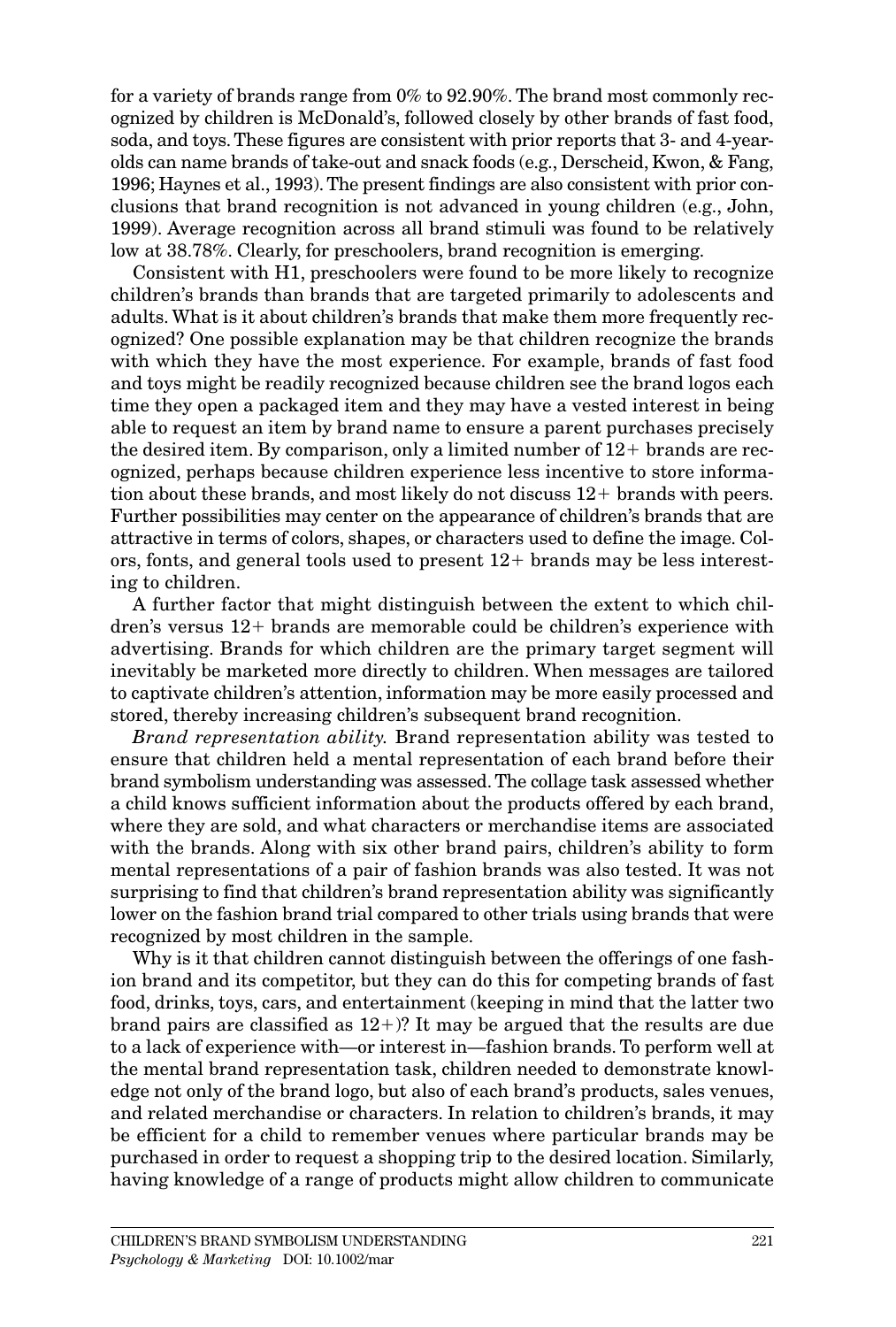a desire for their parents to purchase products not yet owned by the child or to engage in conversations with peers who own similar toys. Comparable levels of knowledge about fashion brands may serve much less of a purpose for a preschooler.

The finding that children were relatively successful at demonstrating their ability to form representations of two pairs of brands for which they are not the target segment (i.e., the car and entertainment brands) warrants some discussion. In relation to the entertainment brands, the results are not particularly surprising. Although these brands are labeled as  $12 +$  by the coders, they are very salient to children since their logos appear at the commencement of many popular television shows and movies. Children's success at differentiating between competing brands of cars seems more surprising but may be readily explained. Possibly, success at recognizing and differentiating between car brands occurs because the toy cars children play with are produced as replicas of real cars. For instance, Hot Wheels produces replica Toyota, Dodge, and Ford cars and Barbiebranded cars are replica VW Bugs and Corvettes. Such toy replicas may encourage children to attend to brands of real cars, thereby facilitating brand representation.

It was hypothesized that brand representation ability would be significantly predicted by children's executive functioning. This hypothesis is supported. Executive functioning is found to be the most significant predictor of mental representation of children's brands after accounting for age and language. This significant relationship is consistent with research in psychology showing that 3- to 5-year-olds exhibit executive functioning that is advanced enough to support abstract reasoning to classify stimuli according to rules (e.g., Frye, Zelazo, & Palfai, 1995). Moreover, the present finding questions the Piagetian notion that preschool children are incapable of abstract thinking. It is concluded that the use of standard executive functioning measures allows preschoolers to demonstrate their higher-order abilities, and that the use of age-appropriate brand stimuli allows preschoolers to exhibit emerging brand representation abilities.

Theory of mind is also found to be a significant predictor of brand representation ability. Although this relationship was not anticipated, it perhaps should have been, given that theory of mind—the ability to think about others' thoughts inherently requires mental representation. It requires that the child be able to form a mental representation of another's mind (McAlister & Peterson, 2006, 2007). So, despite the fact that generation of mental brand representations is thought to be independent of understandings of emotion, intentions, beliefs, and desires, it is logical that children with advanced theory of mind are better practiced at representation and that this practice translates to their greater ability to think schematically about brands.

*Brand symbolism understanding.* To perform well at the brand symbolism understanding task, children needed to express attitudes regarding the popularity of brands and attributes of brand users. Although prior studies have not specifically measured brand symbolism understanding with preschool children, it has generally been concluded that preschoolers would not understand brand symbolism (John, 1999). Preschool children probably have little if any experience thinking about the "prestige" associated with various teen/adult brands. However, the present results clearly show that preschoolers do make attributions about user popularity and perceived product quality of "children's" brands that are salient and relevant in their lives.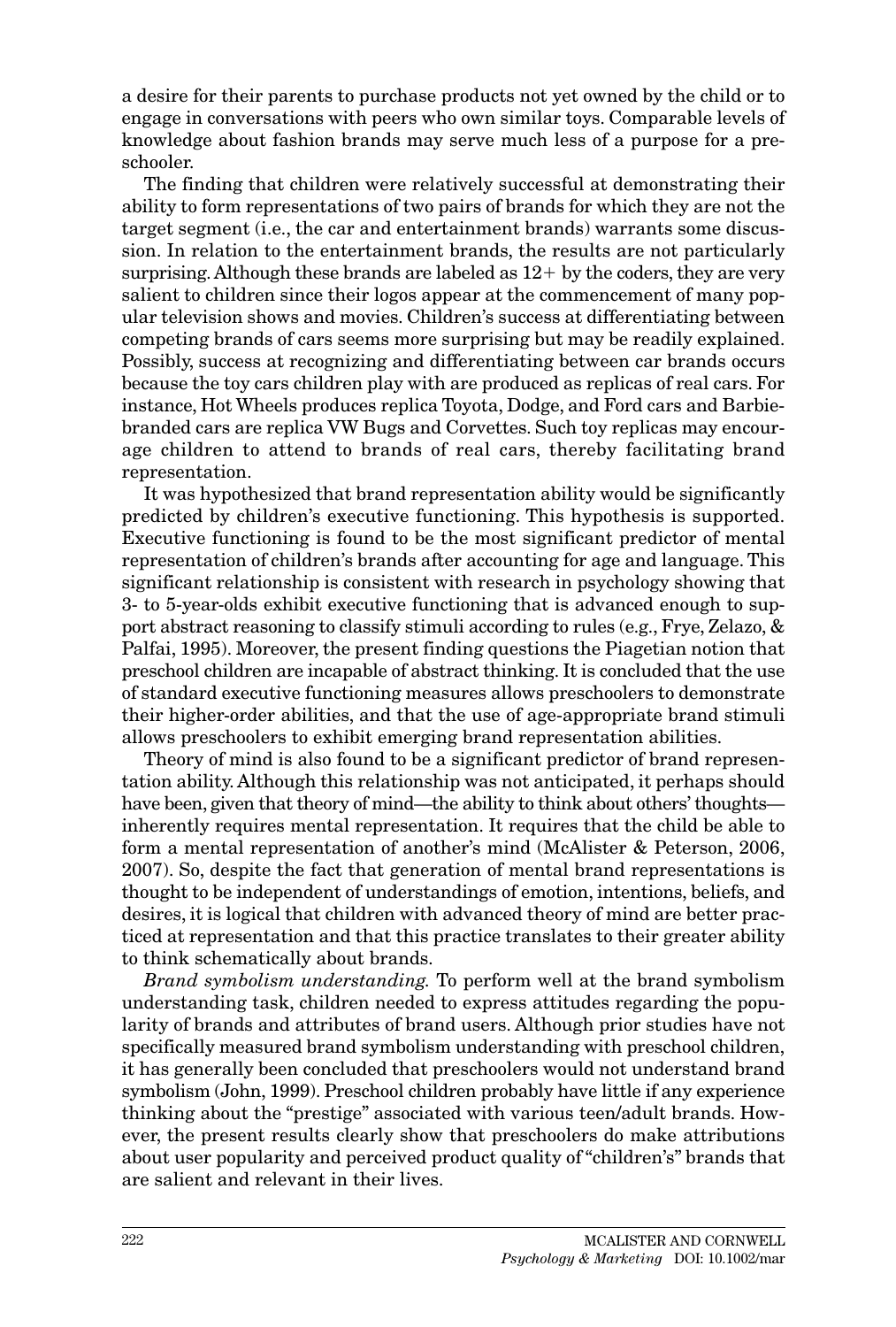As with brand representation ability, children's brand symbolism understanding is not yet fully developed. The 3- to 5-year-olds in this sample show an *emerging* ability. Consistent with H3, theory of mind shows a significant association with preschoolers' brand symbolism understanding. This finding suggests that the emergence of brand symbolism understanding is more rapid among children who possess a mature theory of mind. It is concluded that the ability to reason about the thoughts and feelings of others results in a heightened awareness of the ways in which brands can be used as symbols in a social world (e.g., to represent status, popularity, quality). When one is free from the Piagetian stages assumption, one is able to see that these capabilities arise much earlier.

*Methodological Contributions. Piagetian stages versus age-appropriate testing.* In contrast to the Piagetian notion that young children are incapable of the abstract thinking required to group items together to form mental representations of brands, the present findings suggest that children are quite adept at the collage task, which requires sorting between images belonging to a brand, its major competitor, and distracter items. This outcome is not surprising. In the modern psychology literature, it is thought that Piaget's tasks are too taxing on a variety of other resources (e.g., language, memory) and that tasks that minimize such requirements allow children to demonstrate abstract reasoning abilities (Young, 1990). The level of brand representation ability exhibited by children in the present sample is believed to have been facilitated by the use of the collage task, which minimizes demands on language.

Similarly, the finding that theory of mind is a significant predictor of children's brand symbolism understanding shows that modern psychology has a place in the marketing literature. Since the early 1980s, researchers in psychology have been increasingly aware that theory of mind explains variance in children's performance at tasks that require a child to think about the thoughts, feelings, or intentions of others (Wellman, Cross, & Watson, 2001). In 2002, Wright suggested the need for marketing research to steer away from Piagetian explanations of children's consumer socialization. In 2005, Moses and Baldwin reiterated this suggestion, but it seems that the present research is the first to integrate measures of theory of mind and executive functioning into an investigation of children's consumer socialization. The significant findings serve as evidence to support Moses and Baldwin's claim that empirical research incorporating theory of mind and executive functioning will be more fruitful in terms of interpretations based on empirical data.

*Stimulus brands.* Having found that children are better able to recognize children's brands than  $12+$  brands, an important contribution is made to the marketing literature in terms of highlighting the inappropriateness of using unrecognized brands when testing children's brand symbolism understanding. Although it is not at all surprising that children are better able to recognize children's brands than  $12 +$  brands, the use of empirical data to illustrate the magnitude of the effect might dissuade researchers from using "non-child" brands in future tests of children's brand-related knowledge. A child is in no position to demonstrate any understanding of a brand if they do not recognize it from the outset.

*Control variables.* Age and language were used as control variables in the analyses. This practice should continue in future research with children. Although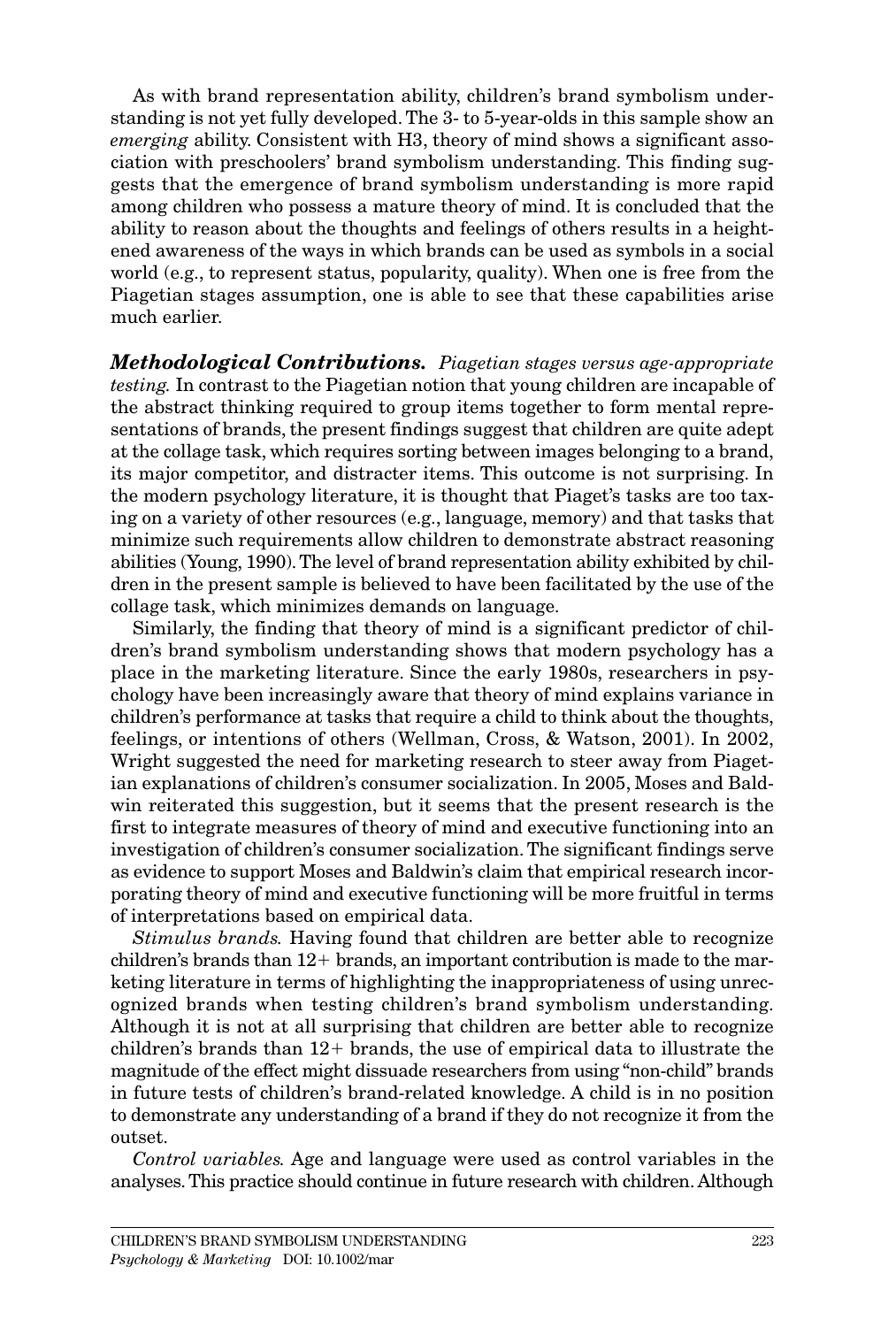the tasks used in this research were chosen to minimize language requirements, language was still significant at the first step of the regressions predicting brand representation ability and brand symbolism understanding. This is most likely because children need verbal receptiveness skills to follow test instructions.

*Societal Implications and Directions for Future Research.* Contrary to conclusions drawn in prior research, the present findings suggest that children aged 3 to 5 years have an emerging capacity to understand the symbols of brands for which they form part of the target segment. Preschoolers can and do judge others on the basis of brand use. This finding has clear public policy implications in relation to at least two issues: materialism and the formation of eating habits. The present results show that children as young as 3 willingly judge their peers. They see other children as popular or unpopular, fun or boring, because of the brands they use. Such judgments suggest that, at an early age, children attribute great importance to the use of branded products to cultivate and promote self-image. These findings, therefore, seem to flag an early emergence of materialism among preschool children. Any study seeking the beginnings of materialism in children should, therefore, be commenced during the preschool years.

Formation of eating habits is also relevant since the findings show that children use brand names as cues to determine the extent to which food products are likely to taste good, be enjoyed, or be exciting. Children make attributions about the consumers of different brands of food, a finding that indicates that food consumption may also be influenced by the desire to promote and maintain a chosen self-image. Although it was not a specific focus of the current research, the data show that this sample of 3- to 5-year-olds tended to judge fast food as fun, exciting, and tasty. Cola brands were often reported to be fun "because the drinks are fizzy," "the bubbles are fun," and "lots of people like them." These findings suggest that values associated with food choices are formed early in life. Therefore, it is suggested that public policy targeting eating habits should focus on intervention during the preschool years.

The development of future public policy regarding materialism and eating habits may be most successful if restrictions are combined with education. The findings encourage the design of education programs for young children. See Wright (2002) for a discussion of a consumer behavior curriculum that might be implemented to promote young children's marketplace social intelligence.Wright suggests a Preadult Education on Marketplace Persuasion Tactics (a PREEMPT program) and clearly states that the curriculum should be informed by research. The present research is intended as an initial contribution toward Wright's goal. Where Wright called for the need to identify factors that facilitate early competencies in marketplace knowledge, the present research responds with the findings that theory of mind and executive functioning predict mental brand representation ability and that brand symbolism is understood earlier among children whose theory of mind is mature. These findings are intended to contribute to the prosocial efforts of consumer behavior researchers.

Future research in this area should first aim to determine the extent to which findings obtained in the present research generalize under various conditions. While the children examined in these studies were recruited from uppermiddle-class preschools, it would be interesting to determine whether the results hold true among children from lower-income families. This might be achieved by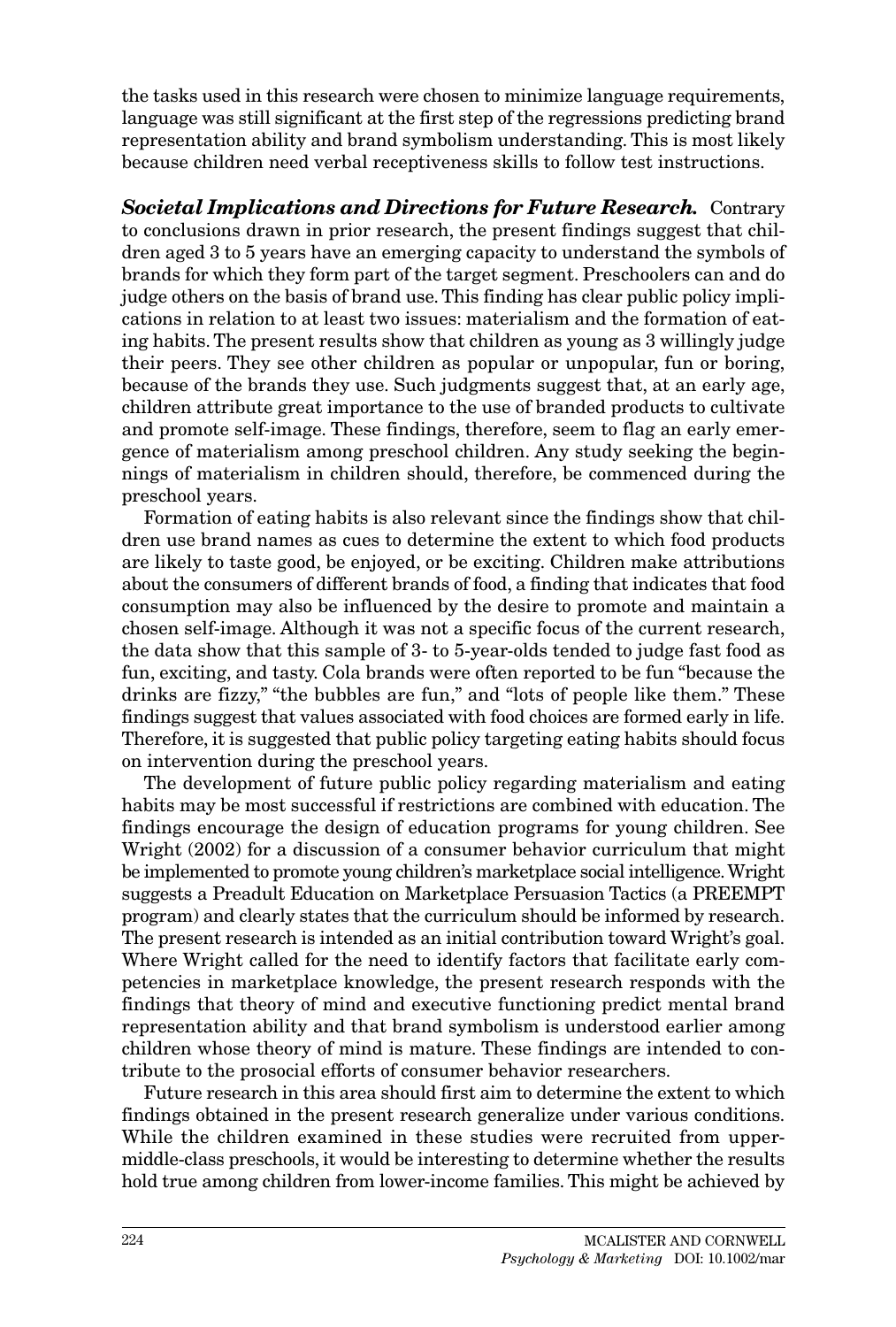examining socioeconomic status as a variable of interest. Ethnicity or cultural heritage may also be important. Ideally, future research in this area might investigate lower-, middle-, and upper-class children concurrently. Although this would be time consuming in terms of recruiting children and collecting data at a number of different locations, such a large-scale project would be valuable in terms of testing the generality of the present findings with among a much larger sample of children.

#### **REFERENCES**

- Achenreiner, G. B. (1995). Children's reliance on brand name heuristics: A developmental investigation. Unpublished dissertation, University of Minnesota, Minneapolis.
- Achenreiner, G. B., & John, D. R. (2003). The meaning of brand names to children: A developmental investigation. Journal of Consumer Psychology, 13, 205–219.
- Baron-Cohen, S., Leslie, A. M., & Frith, U. (1985). Does the autistic child have a "theory of mind"? Cognition, 21, 37–46.
- Cole, K., & Mitchell, P. (2000). Siblings in the development of executive control and a theory of mind. British Journal of Developmental Psychology, 18, 279–295.
- Daly, M., & Wilson, M. (1982). Sex, evolution and behavior, 2nd ed. Belmont, CA: Wadsworth.
- Derscheid, L. E., Kwon, Y.-H., & Fang, S.-R. (1996). Preschoolers' socialization as consumers of clothing and recognition of symbolism. Perceptual and Motor Skills, 82, 1171–1181.
- Dunn, L. M., & Dunn, D. M. (2007). Peabody Picture Vocabulary Test, 4th ed. Minneapolis, MN: NCS Pearson, Inc.
- Flavell, J. H. (1986). The development of children's knowledge about the appearance-reality distinction. American Psychologist, 41, 418–425.
- Frye, D., Zelazo, P. D., & Palfai, T. (1995). Theory of mind and rule-based reasoning. Cognitive Development, 10, 483–527.
- Gopnik, A., & Astington, J. W. (1988). Children's understanding of representational change and its relation to the understanding of false belief and the appearancereality distinction. Child Development, 59, 26–37.
- Haynes, J., Burts, D. C., Dukes, A., & Cloud, R. (1993). Consumer socialization of preschoolers and kindergartners as related to clothing consumption. Psychology & Marketing, 10, 151–166.
- Henke, L. L. (1995). Young children's perceptions of cigarette brand advertising symbols: Awareness, affect, and target market identification. Journal of Advertising, 24, 13–28.
- Hughes, C. (1998). Finding your marbles: Does preschoolers' strategic behavior predict later understanding of mind? Developmental Psychology, 34, 1326–1339.
- John, D. R. (1999). Consumer socialization of children: A retrospective look at twenty-five years of research. Journal of Consumer Research, 26, 183–213.
- Macklin, C. M. (1987). Preschoolers' understanding of the informational function of television advertising. Journal of Consumer Research, 14, 229–239.
- McAlister, A., & Peterson, C. (2006). Mental playmates: Siblings, executive functioning and theory of mind. British Journal of Developmental Psychology, 24, 733–751.
- McAlister, A., & Peterson, C. (2007). A longitudinal study of child siblings and theory of mind development. Cognitive Development, 22, 258–270.
- Moses, L. J., & Baldwin, D. A. (2005). What can the study of cognitive development reveal about children's ability to appreciate and cope with advertising? Journal of Public Policy and Marketing, 24, 186–201.
- Piaget, J. (1970). Piaget's theory. In P. H. Mussen (Ed.), Carmichael's manual of child psychology (pp. 703–732). New York: Wiley.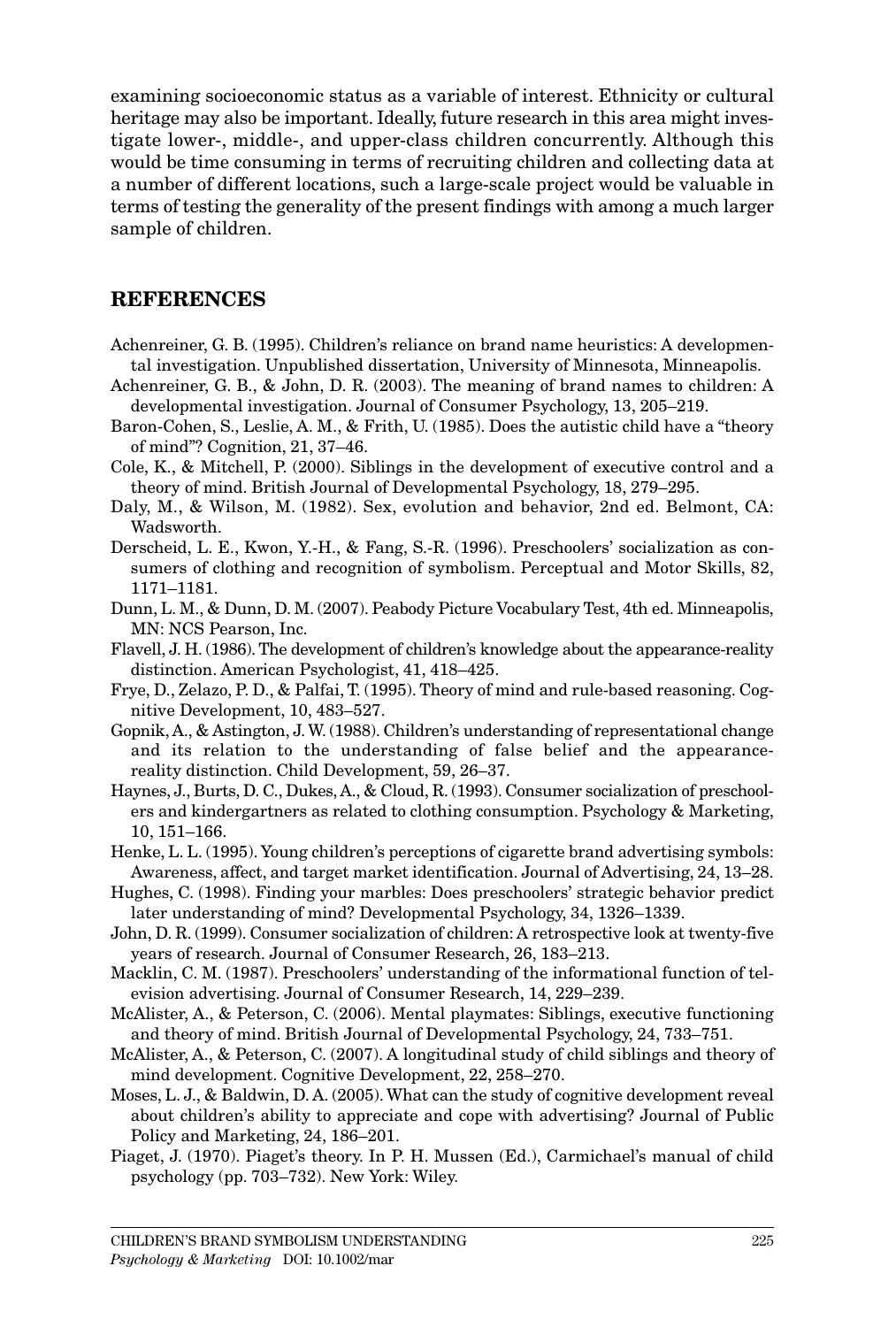- Robertson, T. S., & Rossiter, J. R. (1974). Children and commercial persuasion: An attribution theory analysis. Journal of Consumer Research, 1, 13–20.
- Roid, G. H. (2005). Stanford-Binet Intelligence Scales for Early Childhood, 5th ed. Itasca, IL: Riverside Publishing.
- Rossiter, J. R. (1976). Visual and verbal memory in children's product information utilization. In B. B. Anderson & A. Arbor (Eds.), Advances in consumer research, Vol. 3 (pp. 572–576). Ann Arbor, MI: Association for Consumer Research.
- Wellman, H. M., Cross, D., & Watson, J. (2001). Meta-analysis of theory-of-mind development: The truth about false belief. Child Development, 72, 655–684.
- Wellman, H. M., & Liu, D. (2004). Scaling of theory-of-mind tasks. Child Development 75, 523–541.
- Wright, P. (2002). Marketplace metacognition and social intelligence. Journal of Consumer Research, 28, 677–682.
- Young, B. M. (1990). Television advertising and children. New York: Oxford University Press.
- Zelazo, P. D., & Reznick, J. S. (1991). Age-related asynchrony of knowledge and action. Child Development, 62, 719–735.

Correspondence regarding this article should be sent to: T. Bettina Cornwell, Division of Kinesiology, University of Michigan, 1402 Washington Heights, Ann Arbor, MI 48109- 2013 (tbettina@umich.edu).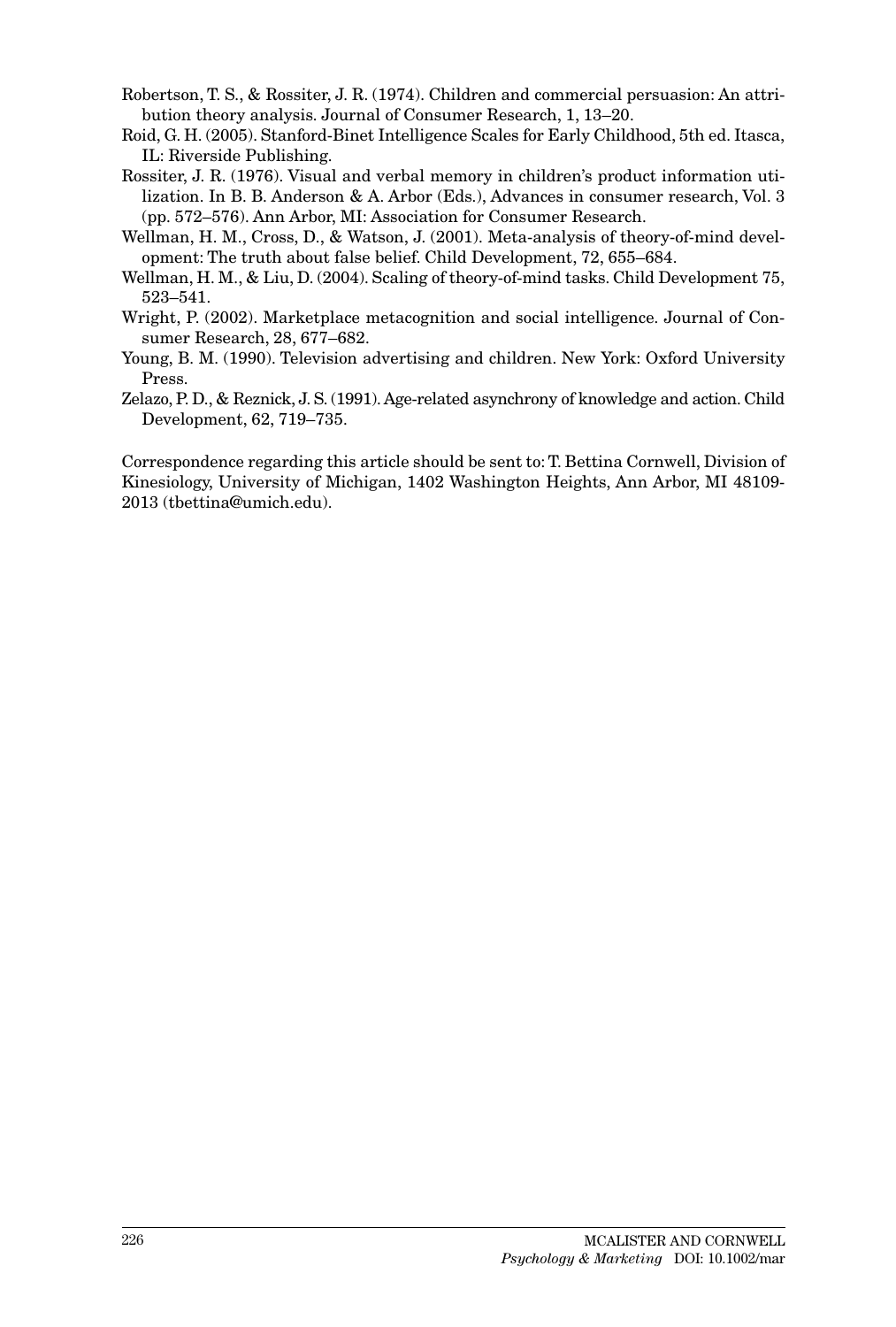# **APPENDIX A**

| Brands Marketed to Children<br>(Children's Brands) |                           | Brands Marketed Primarily to<br>Adolescents and Adults $(12 + Brands)$ |                   |  |  |
|----------------------------------------------------|---------------------------|------------------------------------------------------------------------|-------------------|--|--|
| McDonald's<br>Pizza Hut                            | Hungry Jack's<br>Domino's | Woolworths<br>Kleenex                                                  | Coles<br>Band-Aid |  |  |
| <b>KFC</b>                                         | Red Rooster               | Holden                                                                 | Toyota            |  |  |
| Lego                                               | Hot Wheels                | Brumby's                                                               | Baker's Delight   |  |  |
| My Little Pony                                     | <b>Bratz</b>              | Caltex                                                                 | Shell             |  |  |
| Smiths                                             | Arnott's                  | Nestlé                                                                 | Mitre 10          |  |  |
| Cadbury                                            | $M\&M's$                  | Warner Brothers                                                        | Disney            |  |  |
| The Simpsons                                       | Looney Tunes              | Golden Circle                                                          | Cottee's          |  |  |
| Nickelodeon                                        | <b>Sesame Street</b>      | Heaven                                                                 | Baskin-Robbins    |  |  |
| Coke                                               | Pepsi                     | Energizer                                                              | Duracell          |  |  |
| Donut King                                         | Nintendo                  | Telstra                                                                | Optus             |  |  |
| Pumpkin Patch<br>Kellogg's                         | <b>Bonds</b>              | Nike<br>Qantas                                                         | Puma              |  |  |

# **List of Stimulus Brands Employed in Brand Recognition Study**

*Note:* The distinction between children's brands and  $12+$  brands is whether children form part of the target segment. So, for instance, brands such as Coke and M&M's may be consumed by adolescents and adults just as frequently as they are consumed by children, but the important point is that the coders judged these brands as being marketed directly to children as well as adolescents and adults. Kleenex or Duracell, on the other hand, may be used frequently by children but the coders judged these brands as being marketed to adolescents and adults only.